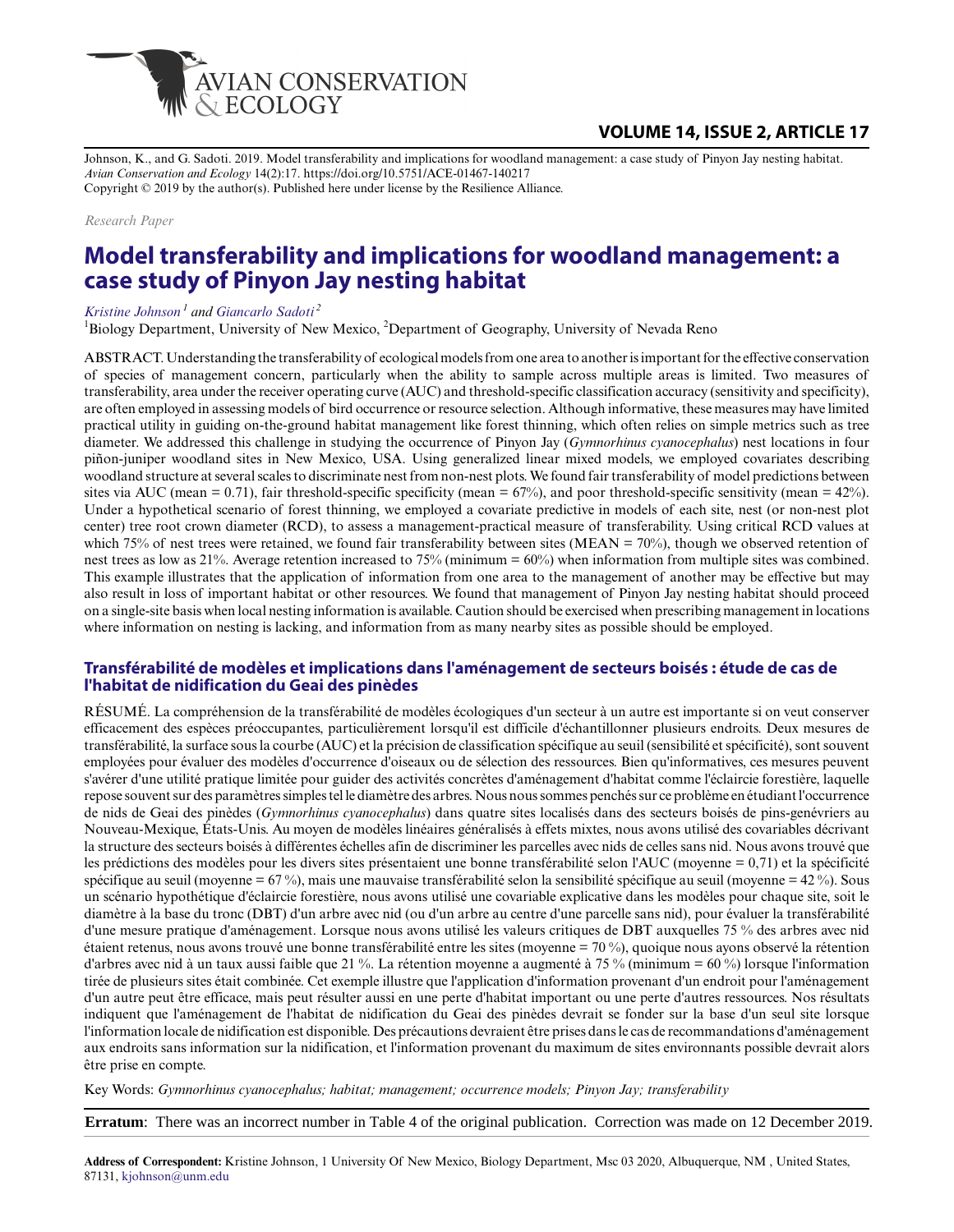### **INTRODUCTION**

Model transferability, in which the accuracy of an ecological model developed in one location is evaluated when applied to another location, is increasingly important to ecologists, particularly when models provide the basis for land management (Moon et al. 2017). When model transferability is good, managers can make better-informed conservation decisions about new, unsampled areas (van Reusel et al. 2007). Among studies of birds, transferability is typically assessed for models of resource selection, habitat suitability, or species distribution. Most studies assessing model transferability employ covariates from remotely sensed or GIS datasets such as land cover (Gray et al. 2009, Street et al. 2015). Less commonly, the transferability of these models has been assessed at smaller scales, such as the area immediately around nests of breeding birds (Latif et al. 2016). Transferred models generally perform well within the same environment or climate (van Reusel et al. 2007, Street et al. 2015). However, they may transfer poorly despite apparent ecological similarities between locations (Leftwich et al. 1997) or when projected across geographic or climatic spaces (Randin et al. 2006, Torres et al. 2015, Latif et al. 2016). Thus, model transferability is an important consideration (Wogan 2016).

The transferability of models from areas of model development to areas of application is often measured via rank metrics such as the area under the receiver operating curve (AUC; Fielding and Bell 1997). AUC offers the advantage of being thresholdindependent and therefore robust to imbalanced classes. This is desirable in assessing the transferability of models that may employ varying proportions of zeros because of rarity or nonstandardized data collection, or to increase statistical power (Franklin et al. 2009). However, AUC and other thresholdindependent metrics are limited when assessing the classification of occurrences (sensitivity) or nonoccurrences (specificity; Lobo et al. 2008). This information may be critical to management, which may place higher conservation value on occurrence locations such as a forest patch than nonoccurrence locations (Latif et al. 2016).

Threshold-dependent metrics such as sensitivity and specificity may adequately identify model transferability under complex management needs (Latif et al. 2016). A requirement for this approach is the availability of the same measures at the application location as those employed at the development location. Unfortunately, remotely sensed or other habitat data may not be readily available for a new area, or model covariates may occur at resolutions that cannot be measured via satellite or other remote platforms, such as the diameter of individual trees (Latif et al. 2016). In addition, even when finer scale data are available for modeling, the consequences of on-the-ground management based on model-predicted thresholds are not readily apparent.

More pragmatic approaches to management have based recommendations on the numerical distribution of one or more finer scale covariates that (1) discriminate locations of animal occurrence from those of nonoccurrence and (2) are typically employed in management, e.g., tree diameter (Bunnell et al. 2002, Marcot et al. 2010). Although most studies using these approaches have not addressed transferability of this information among areas, they have been interested in applying known information on habitat use to guide on-the-ground management in new areas. The impact of transferring critical values such as median nest tree diameter from one area to prescribe management at another is likely to vary, e.g., in percent nest trees removed, depending on the characteristics of the areas involved. Few if any studies have extended model transferability to evaluate the management consequences of transferring covariate critical values across areas.

The Pinyon Jay (*Gymnorhinus cyanocephalus*) is a medium-sized jay of the corvid family (Corvidae) inhabiting roughly 350,000,000 ha across the western USA, primarily in piñonjuniper (*Pinus edulis, P. monophylla, Juniperus* spp.) woodlands. Pinyon Jays have a mutualistic relationship with piñon pines whereby piñon trees produce highly nutritional seeds in large crops at irregular intervals (mast crops; Forcella 1981, Parmenter et al. 2018) and Pinyon Jays serve as the trees' main long-distance seed disperser (Ligon 1978, Lanner 1996). Abundant piñon seeds sustain Pinyon Jays throughout the winter, support successful nesting, and significantly influence population viability (Marzluff and Balda 1992). In turn, Pinyon Jays can transport millions of piñon seeds to caching areas up to several miles from the source woodland and cache them in favorable microhabitats for seed germination (Ligon 1978). Pinyon Jays are social, flocking in winter and nesting colonially, sometimes cooperatively, on traditional nesting grounds (Marzluff and Balda 1992). They nest primarily in piñon and juniper trees (Johnson et al. 2014, 2017). Flock home ranges can cover up to 4000 ha in the breeding season and 6000 ha year round (Johnson et al. 2016). Winter flocks can number in the hundreds (Balda 2002) and may move outside the home range when food is scarce (Balda 2002).

North American Breeding Bird Survey data indicate that Pinyon Jay populations declined by an estimated 3.69% per year during 1967–2015 (Sauer et al. 2017). The Pinyon Jay was listed as Vulnerable on the Red List of Threatened Species by the International Union for Conservation of Nature (BirdLife International 2017). Potential impacts to Pinyon Jays include climate change (Johnson et al. 2017) and woodland thinning (Johnson et al. 2018), a management practice employed worldwide to reduce potential wildfire risk (Huffman et al. 2009), increase timber productivity (Taki et al. 2010), or improve ecological condition, e.g., thinning to restore ecosystem structure and processes (Brown et al. 2019). Because of long-term population declines (Sauer et al. 2017, Boone et al. 2018) and recent and predicted impacts of climate change on their piñonjuniper habitats (Williams et al. 2010, McDowell et al. 2016), regulatory agencies and land managers need guidance on habitat management to benefit Pinyon Jays.

We address the transferability of habitat models in the context of woodland management at fine scales for the Pinyon Jay. Although Pinyon Jay behavior is well-studied (e.g., Johnson 1988*a, b*, Marzluff and Balda 1988, 1992, Bednekoff and Balda 1996), few studies have investigated variation in patterns of occurrence or habitat use, and none has evaluated transferability of models describing these patterns or the management consequences of transferring critical covariate values from one area to another. In addition to the conservation-related need for information on the generality of habitat models, Pinyon Jays are an appropriate model for a transferability study because, although most nesting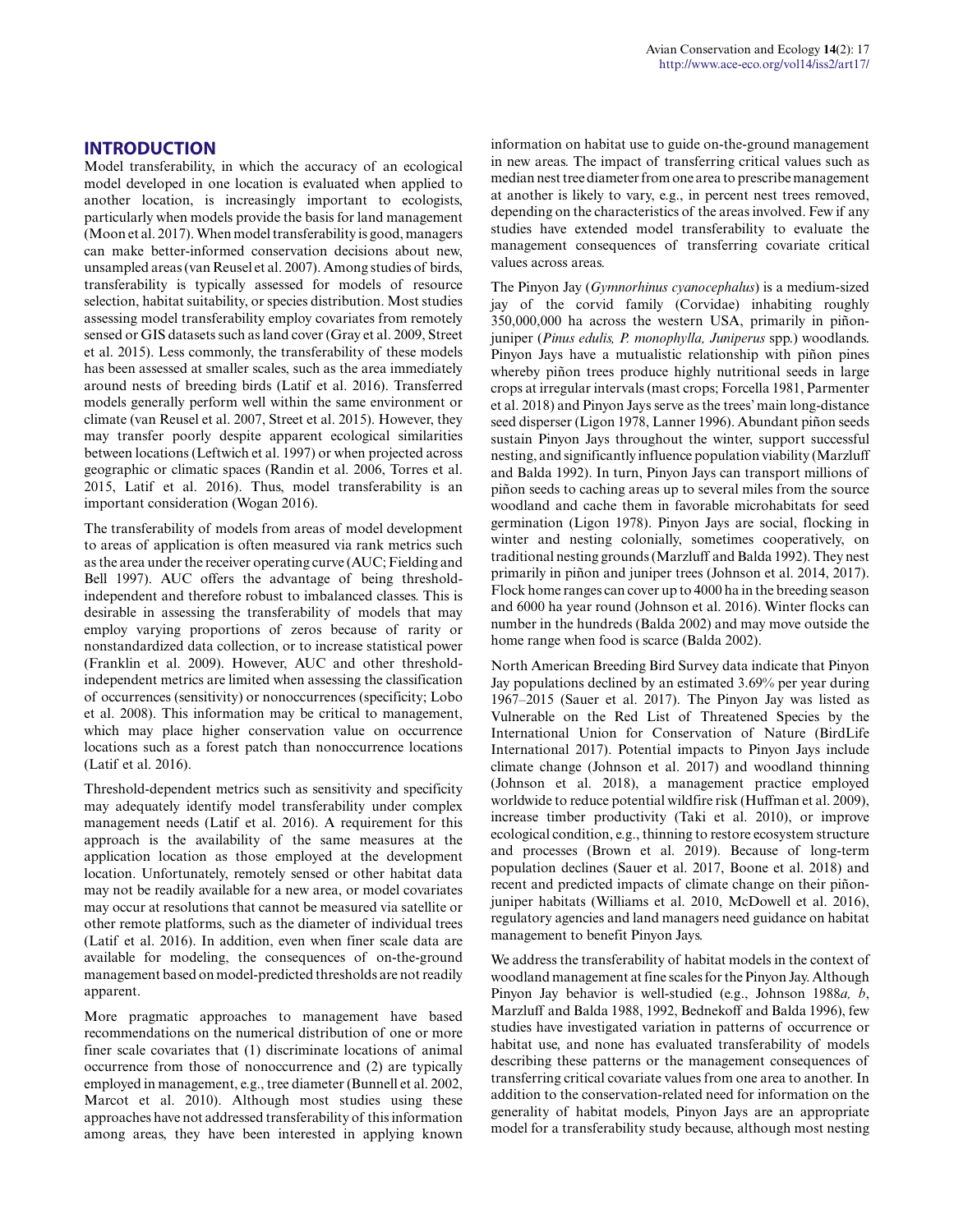**Table 1**. Acronyms, descriptions, and other details of Pinyon Jay (*Gymnorhinus cyanocephalus*) nesting colony locations included in this study. The climate of all locations was continental, characterized by cool, dry winters and warm, dry summers. Average monthly temperatures across piñon-juniper habitats in the study areas ranged from approximately 0 °C in January to nearly 30 °C in July. Total annual precipitation mainly occurred during July and August in the form of short, intense thunderstorms. Nest column is the total number of nests measured in each site over the study. Colonies column is the number of nonoverlapping (95% convex hull) nesting colonies at each site. Years column indicates the range of years (inclusive) in which sites were monitored.

| Site        | Description                                                                                                                                                                                                                                                                                                                                                                                                                                                                    | <b>Nests</b> | Colonies | Years         |
|-------------|--------------------------------------------------------------------------------------------------------------------------------------------------------------------------------------------------------------------------------------------------------------------------------------------------------------------------------------------------------------------------------------------------------------------------------------------------------------------------------|--------------|----------|---------------|
| <b>FARM</b> | Farmington Field Office (FFO) jurisdiction of the U.S. Bureau of Land Management. The FFO covered<br>3,171,533 ha in northwestern New Mexico and had 350,547 ha of piñon-juniper woodland (P. edulis and J.<br><i>osteosperma</i> ; Johnson et al. 2015). Topography is varied, including deep canyons, dry washes, narrow valleys,<br>and floodplains, extending on both sides of the Continental Divide. Colonies in the FARM area were located<br>north of U.S. highway 64. | 41           |          | 2012-2014     |
| <b>CROW</b> | Crow Mesa in the Farmington Field Office (FFO) jurisdiction of the U.S. Bureau of Land Management.<br>Located south of U.S. highway 64.                                                                                                                                                                                                                                                                                                                                        | 14           |          | 2013-2014     |
| <b>KIRT</b> | Kirtland Air Force Base, located in central New Mexico adjacent to the city of Albuquerque. KAFB covered<br>20,359 ha and contained 6507 ha of piñon-juniper woodlands (P. edulis and J. monosperma) between 1742 and<br>2439 m, primarily on the western slopes and bajadas of the Manzanita Mountains.                                                                                                                                                                       | 57           | 4        | $2010 - 2012$ |
| <b>WSMR</b> | White Sands Missile Range in south-central New Mexico. WSMR covered 885,910 ha, excluding buffer<br>extensions, and included about $21,200$ ha of piñon-juniper woodland ( <i>P. edulis</i> and <i>J. monosperma</i> ) between<br>1816 m to 2431 m (Johnson et al. 2016) in the Oscura Mountains in northern WSMR.                                                                                                                                                             | 40           | 3        | $2007 - 2012$ |

colonies are in woodlands composed of the same tree species, woodland structure varies across different colony sites. Hence, it was unclear to what extent nesting habitat use is site-specific vs. fixed across sites.

We use the occurrence of Pinyon Jay nests as the ecological response at several local breeding areas (Johnson et al. 2014, 2015), where varying habitat conditions may confound one-sizefits-all habitat management prescriptions. Our objectives were the following: (1) to fit nest-scale models of Pinyon Jay nest occurrence at four areas in New Mexico, (2) to quantify model transferability among the four areas, and (3) using a management scenario of tree thinning for fuels reduction, assess the implications of managing one site based on the use of nest trees at another site.

### **METHODS**

### **Field methods**

We studied the occurrence of Pinyon Jay nests relative to habitat characteristics and transferability of occurrence models at four nesting areas (nine colony locations) in New Mexico, USA: Farmington Field Office (FFO) of the U.S. Bureau of Land Management (FARM), Crow Mesa in the FFO (CROW), Kirtland Air Force Base, NM (KIRT), and White Sands Missile Range, NM (WSMR; Fig. 1, Table 1). We use "site" hereafter to refer to the four nesting areas, "colony location" to mean the location of a nesting colony within sites, and "plot" to refer to a nest or non-nest plot within a colony.

We located Pinyon Jay nesting colonies by watching flock movements during roadside and walking searches in April and May (protocol described in detail in Petersen et al. 2014). We performed all colony searches in the morning hours. We conducted driving surveys where Pinyon Jays had been reported or in areas of suitable habitat. Pinyon Jays are very vocal and can be heard over road and engine noise if driving slowly. Because only birds close to the road can be detected visually and by calls, we stopped and exited the vehicle approximately every 0.8 km to listen for vocalizations for approximately 10 min.

**Fig. 1**. Pinyon Jay (*Gymnorhinus cyanocephalus*) nesting areas in the state of New Mexico, USA. FARM = Farmington U.S. Bureau of Land Management,  $CROW = Crow$  Mesa,  $KIRT =$ Kirtland Air Force Base, WSMR = White Sands Missile Range. Interstate highways (thick lines), U.S. highways (thin lines), metropolitan areas, and topography are indicated.

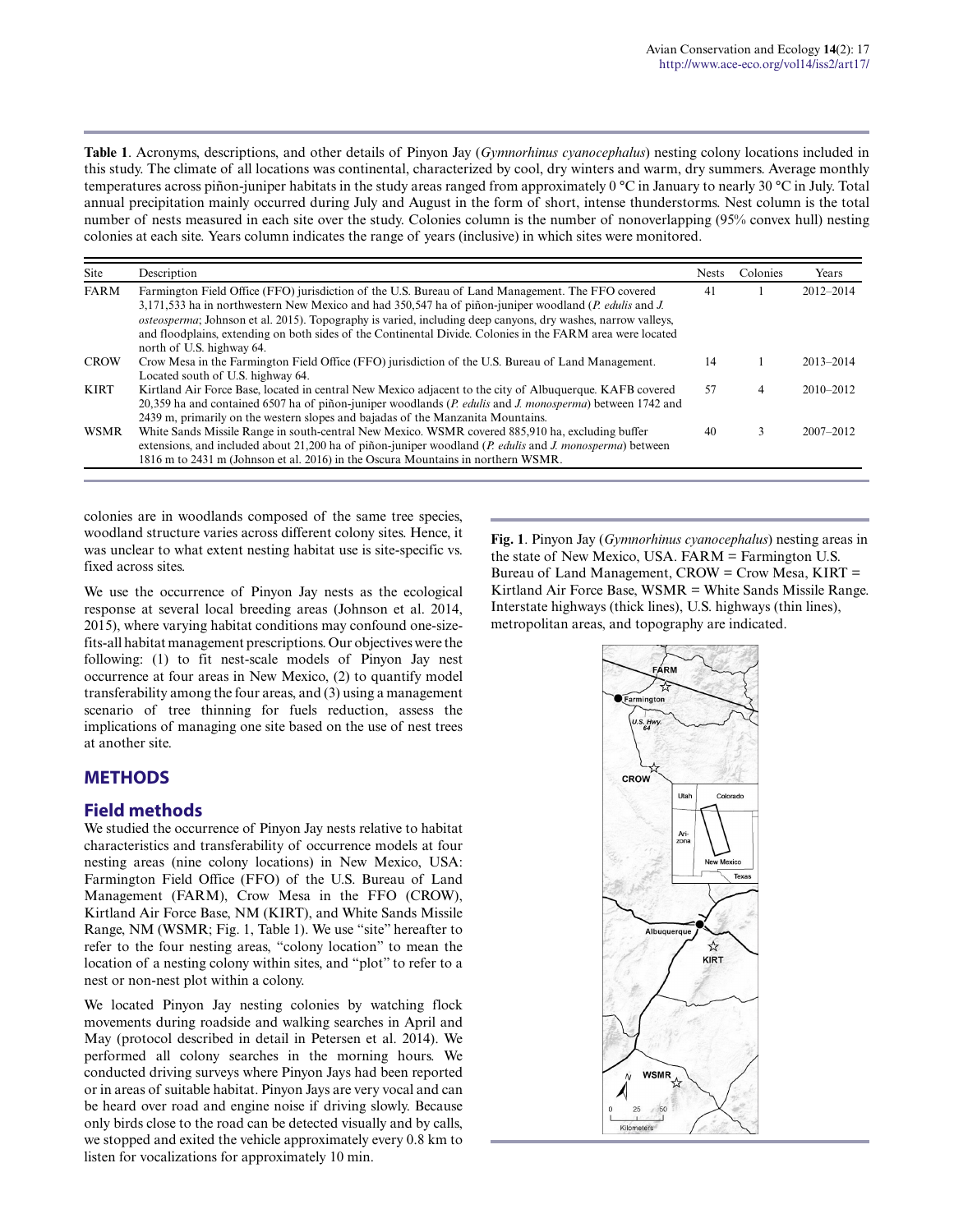When we detected Pinyon Jays showing breeding behaviors (Petersen et al. 2014), we remained in the area for at least one hour or until we confirmed nesting, monitoring the birds from a distance to avoid disturbing them. We found nests by watching for nesting behaviors such as nest construction, incubation, and nest attendance. We recorded active nest locations with a GPS waypoint while standing at least 20 m from the nest and recorded GPS points at inactive and old nests. After all birds had finished nesting, we searched thoroughly within and around the area delineated by nests and recorded GPS coordinates of all additional nests.

We collected vegetation data following a modified BBIRD protocol (Martin et al. 1997). Circular plots were centered on a nest tree, and we generated a sample of non-nest plots in each colony location by centering plots on a tree 100 m in a randomly selected direction from each nest tree without evidence of previous nesting. We measured vegetation within radii of 5 m (0.01 ha) and 11.3 m (0.04 ha) of each nest tree and center tree on non-nest plots. We chose covariates that significantly discriminated nests from non-nests at one or more sites in previous analyses (Johnson et al. 2014, 2015), after eliminating those highly correlated (|*r*| > 0.7) with other covariates, which left nine covariates at three scales for inclusion in models. At the nest tree or center tree on non-nest plots, we measured root crown diameter (RCD, the diameter of the trunk at the soil level, used in lieu of diameter at breast height for tree species having multiple trunks), height, and canopy cover (mean of canopy presence or absence at the plot center and 1–5 m in each cardinal direction). At the 5-m scale, we measured canopy cover and the stem density, mean RCD, and mean height of all trees over 1 m tall. We assigned each tree on the 11.3-m plot to a size class. To estimate RCD from these classes we used the mean RCD values within these classes (small  $\leq$  7 cm; medium  $=$ 7-21 cm; large > 21 cm) across the smaller plot radius to estimate RCD at the larger plot size. These mean values were 5 cm (small), 13 cm (medium), and 35 cm (large). We calculated stem density and RCD at this scale.

### **Statistical modeling**

We modeled the occurrence of nests within colonies using generalized linear mixed effects models with binomial error (lme4 package, Bates et al. 2017), in which year and colony were included as crossed random effects. These random effects were intercepts assumed to be independent and identically distributed. To assess model transferability, we repeated modeling steps using observations of nests and non-nests at (1) single development sites and (2) combinations of three development sites.

We transferred model sets from single development sites to the other single application sites. We applied model sets from all combinations of three development sites, with a model selection process for each site combination (see below), to single application sites. Transferring model sets combining multiple sites reflects scenarios in which knowledge from several known areas is applied to an unknown area.

Another approach to assessing transferability is k-fold crossvalidation (Wenger and Olden 2012). In the k-fold process, models originally fit to observations across all development sites are iteratively refit using the same covariate combination, by withholding each site and predicting the probability of occurrence at locations in this withheld site. We did not adopt this approach here, because using a model-selection process fit to a data set of all sites combined is not reflective of a realistic management scenario in which the focal site is unstudied.

Modeling for each site or site combination involved several steps. Because of the tendency for breeding birds to select nesting locations with characteristics having intermediate values relative to their availability (Götmark et al. 1995), we first assessed whether quadratic terms for each covariate were potentially predictive. We made this assessment in mixed effects models as described above, using data from single and combined sites by comparing models with (1) only the linear form of the covariate vs. (2) both a linear and quadratic form of the covariate. If (1) the Akaike information criterion for small samples (AICc) was lower in the quadratic model and (2) the quadratic term was informative ( $P < 0.15$ ; Arnold 2010), we allowed its inclusion during model selection.

We undertook model selection by first fitting a global model of the nine covariates described above (plus predictive quadratic forms) for each site or combination of three sites. We then performed an all-subsets model selection process (Burnham and Anderson 2004) by identifying subset covariate combinations using the MuMin package (Bartoń 2018). We limited model subsets by removing those models exhibiting high variance inflation factors (> 2; Zuur et al. 2010) or containing uninformative parameters (Arnold 2010). The former reduced the potential effects of multicollinearity while the latter avoided overparameterization by preventing the inclusion of parameters with weak effects. This resulted in candidate sets of 10–194 models. Finally, within these candidate sets, we considered competitive those models within four AICc units of the lowest-AICc model (ΔAICc < 4) in each model set (Burnham and Anderson 2002). Models in which three sites were combined into a single data set employed weighted observations such that each site received the same weight in models and weights summed to the total number of observations. This total varied across combinations of three sites, and was 304 when all sites were combined.

### **Predicted probabilities**

To avoid problems associated with model-averaged parameter estimates (Cade 2015), we used competitive model sets to generate predicted probabilities of nest occurrence. Each model in a set was used to generate a vector of marginal predictions (no random effects of site and year) via linear combinations of parameter estimates (betas) and a matrix of observed covariate values. This produced a matrix with a number of rows equal to the number of observations and number of columns equal to the number of competitive models. To generate a final prediction vector, matrix multiplication was employed between this prediction matrix and a vector of model weights associated with the model set  $(w_i)$ calculated from ΔAICc values; Burnham and Anderson 2002). We employed these predictions in calculating internal AUC statistics and to determine prediction threshold values at which sensitivity (correctly classified nests) was 75% (an intermediate level consistent with Latif et al. 2016). AUC was calculated with the AUC package (Ballings and Ven den Poel 2013).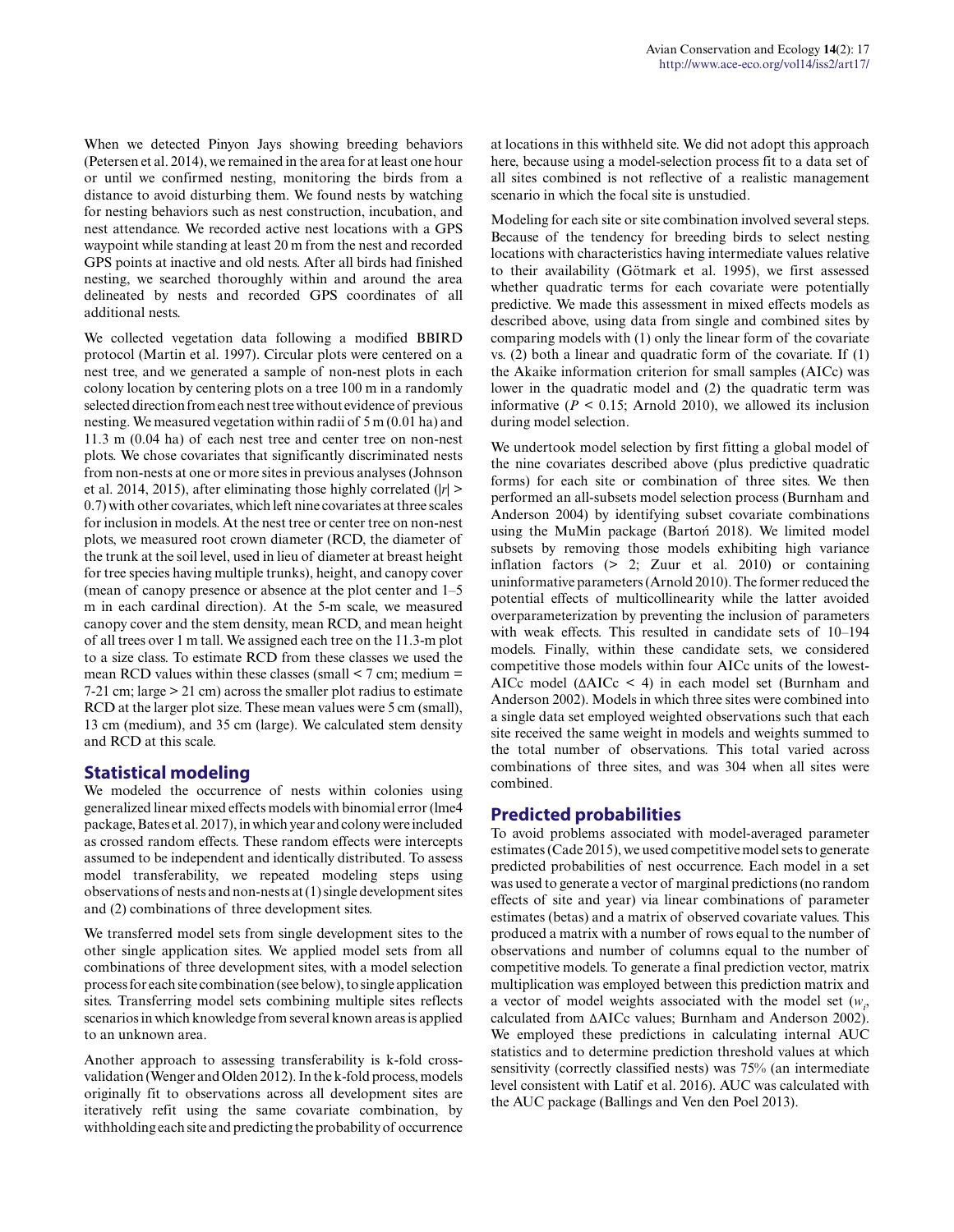| <b>Table 2.</b> Descriptive statistics (means and standard deviations) of covariates measured at nest and random non-nest plots within four             |
|---------------------------------------------------------------------------------------------------------------------------------------------------------|
| Pinyon Jay (Gymnorhinus cyanocephalus) nesting colony locations in New Mexico, USA. Covariates are tree root crown diameter (RCD;                       |
| cm), tree height (Height; m), canopy cover (CanCov; %), and density of trees (Ntrees; trees ha <sup>-1</sup> ) at the center of the plot (subscript c), |
| within 5 m of the plot center (subscript 5), and within 11.3 m of the plot center (subscript 11).                                                       |

| Covariate<br>$RCD_c$<br>Height<br>$CanCov_c$<br>RCD <sub>5</sub><br>Height <sub>5</sub> |              | Farmington |                     | Crow Mesa      |              | Kirtland AFB     |              | <b>WSMR</b> | Pooled       |           |  |
|-----------------------------------------------------------------------------------------|--------------|------------|---------------------|----------------|--------------|------------------|--------------|-------------|--------------|-----------|--|
|                                                                                         | <b>Nests</b> | Non-nests  | <b>Nests</b>        | Non-nests      | <b>Nests</b> | Non-nests        | <b>Nests</b> | Non-nests   | <b>Nests</b> | Non-nests |  |
|                                                                                         | 37           | 25         | 28                  | 15             | 40           | 34               | 30           | 24          | 34           | 25        |  |
|                                                                                         | (12)         | (17)       | (15)                | (5)            | (28)         | (23)             | (10)         | (9)         | (18)         | (17)      |  |
|                                                                                         |              |            | 4                   | 2              |              | 4                | 6            |             |              |           |  |
|                                                                                         | (2)          | (2)        | $\left(1\right)$    | (1)            | (1)          | (1)              | (1)          | (2)         | (2)          | (2)       |  |
|                                                                                         | 73           | 51         | 60                  | 36             | 87           | 74               | 82           | 66          | 74           | 58        |  |
|                                                                                         | (21)         | (36)       | (27)                | (34)           | (22)         | (32)             | (22)         | (32)        | (26)         | (35)      |  |
|                                                                                         | 24           | 24         | 19                  | 15             | 34           | 33               | 18           | 19          | 24           | 23        |  |
|                                                                                         | (9)          | (12)       | (7)                 | (3)            | (25)         | (21)             | (5)          | (7)         | (15)         | (14)      |  |
|                                                                                         |              |            | 3                   | $\overline{c}$ |              |                  | 4            |             | 4            |           |  |
|                                                                                         | (1)          | (2)        | $\scriptstyle{(1)}$ | (1)            | (1)          | $\left(1\right)$ | (1)          | (1)         | (1)          | (1)       |  |
| Cancov <sub>s</sub>                                                                     | 40           | 30         | 23                  | 18             | 50           | 37               | 62           | 47          | 43           | 33        |  |
|                                                                                         | (14)         | (17)       | (10)                | (19)           | (16)         | (17)             | (11)         | (20)        | (19)         | (21)      |  |
| $N$ trees <sub><math>c</math></sub>                                                     | 522          | 425        | 491                 | 473            | 956          | 587              | 1101         | 936         | 743          | 609       |  |
|                                                                                         | (352)        | (305)      | (331)               | (385)          | (857)        | (615)            | (736)        | (624)       | (649)        | (544)     |  |
| $RCD_{11}$                                                                              | 20           | 20         | 16                  | 16             | 22           | 22               | 17           | 17          | 19           | 19        |  |
|                                                                                         | (3)          | (4)        | (3)                 | (3)            | (9)          | (8)              | (4)          | (4)         | (6)          | (6)       |  |
| $N$ trees $_{11}$                                                                       | 437          | 406        | 434                 | 484            | 845          | 618              | 1144         | 1006        | 688          | 638       |  |
|                                                                                         | (161)        | (273)      | (150)               | (206)          | (656)        | (529)            | (558)        | (476)       | (514)        | (473)     |  |

### **Transferring models**

The process of transferring models involved the same steps as described for internal predictions. However, instead of using linear combinations of parameter estimates (betas) and a matrix of observed covariate values used in model fitting (i.e., data from the development site), we used the matrix of observed covariate values from application sites not used in model development.

After generating transferred predictions (via weighted averages if necessary) we employed these predictions to evaluate the ability of models to discriminate nests from non-nests when transferred to other sites. We (1) used AUC as a general, thresholdindependent measure of discriminatory accuracy, and (2) predicted probability thresholds at which development-site model sensitivity reached 75%. We expected transferability using the first approach (AUC) to range from  $\leq 0.5$ , indicating transferability no better than random, to 1, indicating perfect transferability. Transferability using the second approach (via thresholds) corresponded to an acceptable loss of 25% of nest sites at model development sites. Under this management scenario, trees with predicted probabilities below thresholds could be removed during woodland management. We expected variation in transferability of these thresholds ranging from a combination of high sensitivity and low specificity (all nests retained, few non-nests removed) to a combination of low sensitivity and high specificity (few nests retained, all non-nests removed).

### **Transferring critical covariate values**

In addition to assessing transferability using model predictions (AUC and probability thresholds), we assessed the transferability of site-specific information about habitat use by nesting Pinyon Jays. This process can be useful in meeting management objectives of conserving the majority of used habitat while allowing alteration of unused habitat. We used a covariate present in all competitive model sets, plot center tree RCD, which is commonly used by foresters to identify trees for removal (Lee and Irwin 2005). We used critical values corresponding to the lower quartile (25%) of RCD values within each site or across combined sites. This is akin to probability thresholds used in determining 75% sensitivity across development locations (Latif et al. 2016). In our scenario of prescribed forest thinning for fuels reduction, critical RCD values from one site are used to guide thinning at another site. We transferred these prescriptions to the other three application sites or withheld site (when critical RCD was calculated for combined sites) and determined percentages of nest plots retained and non-nest plots removed under this thinning scenario. All analyses were conducted in R (R Development Core Team 2019).

### **RESULTS**

Vegetation varied among the four sites and between nest and nonnest plots within sites (Table 2). Although center tree RCD and height varied across sites, nest trees within sites were generally larger diameter, taller, and had higher canopy cover than nonnest center trees. Mean canopy cover and number of trees were higher on the 5-m nest plots than on non-nest plots.

The complexity and number of supported models varied between development sites (Table 3), with 3–15 models supported and 1– 7 covariates included per model set. All covariates examined were present in supported models for one or more sites (Table 3) and eight covariates had 95% confidence intervals not bounding zero in at least one single-site model set. Of these eight covariates, three (nest tree or non-nest center tree RCD, nest tree or non-nest center tree height, canopy cover within 5 m) had 95% CIs not bounding zero and appeared in model sets of more than one site. Most covariates had overall positive effects on the probability of nest occurrence. The size of these effects varied between sites; e.g., nest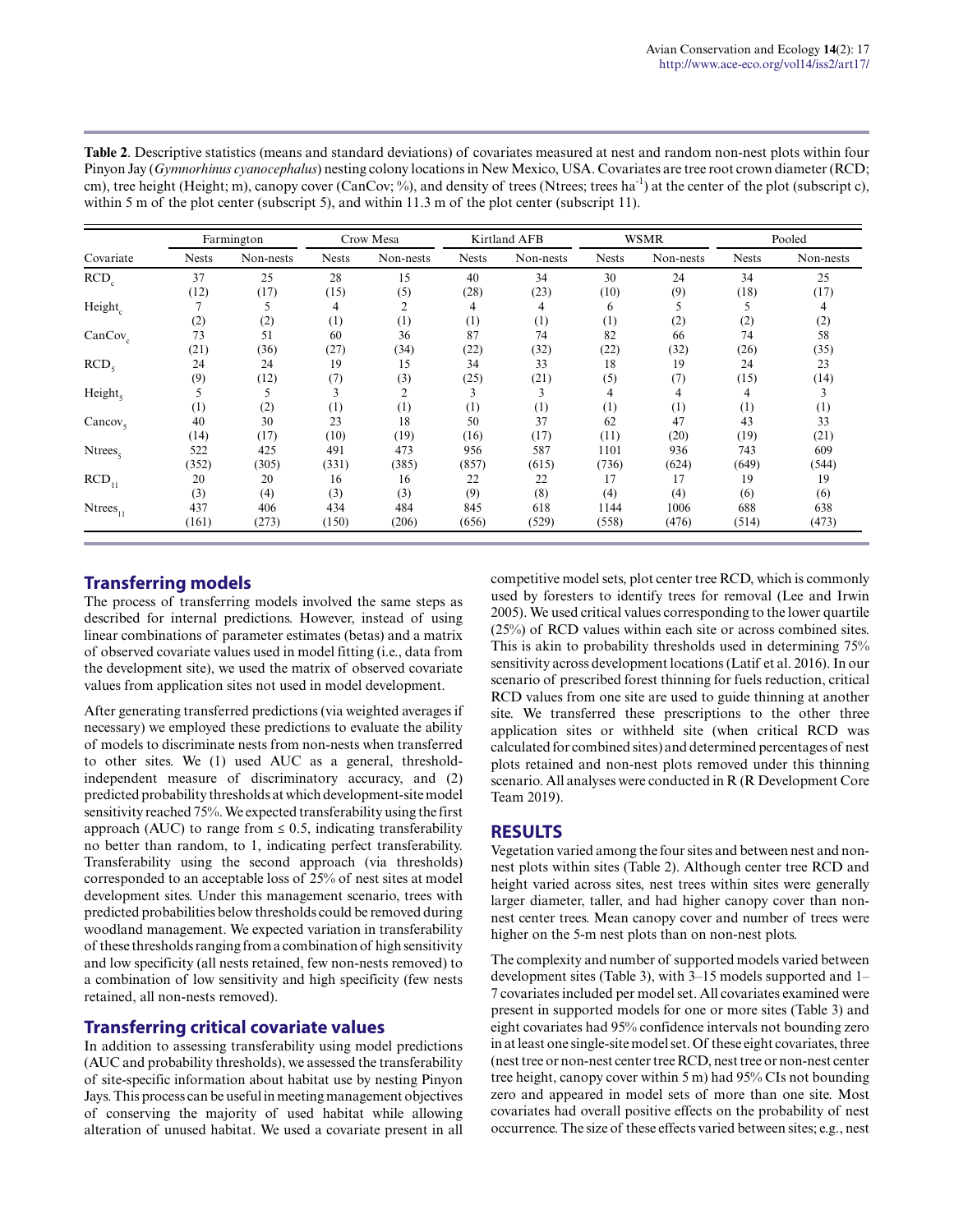**Table 3**. Summary of model selection procedures among nine model sets discriminating Pinyon Jay (*Gymnorhinus cyanocephalus*) nests from non-nests at four nesting colony locations in New Mexico, USA. Model sets included observations from Farmington (FARM), Crow Mesa (CROW), Kirtland Air Force Base (KIRT), White Sands Missile Range (WSMR), and combinations of these sites. Number of models considered are those subsets of a global model (all nine covariates; Table 2) with low variance inflation factors (VIF < 2) and without uninformative parameters (85% confidence intervals include zero). Competitive models are those within 4 AICc units of the lowest-AICc model. Null model ΔAICc indicates the range of differences in AICc values of competitive models and a model that only included random effects. Covariates are listed along with overall direction of effects. Asterisks indicate the presence of a quadratic effect. Further information on sites can be found in Tables 1 and 2, and Figure 1.

| Model development site(s) and<br>number of observations $(n)$ | Models<br>considered<br>(n) | Competitive<br>models $(n)$ | (n)     | Covariates Covariates in competitive models and direction of effect                                                                                               | Null model<br>$\triangle$ AICc |
|---------------------------------------------------------------|-----------------------------|-----------------------------|---------|-------------------------------------------------------------------------------------------------------------------------------------------------------------------|--------------------------------|
| $FARM (n = 82)$                                               | 72                          | 9                           | $3 - 7$ | $RCD_{1}(+^*)$ , Height <sub>1</sub> (+*), $RCD_{5}(+)$ , Height <sub>5</sub> (+*), $RCD_{11}(+^*)$                                                               | $23.4 - 27.3$                  |
| $CROW (n = 28)$                                               | 10                          |                             | $1 - 3$ | $RCDa(+)$ , Height <sub>a</sub> $(+)$                                                                                                                             | $9.6 - 10.2$                   |
| <b>KIRT</b> $(n = 114)$                                       | 39                          |                             | $3 - 4$ | $RCD_{s}(+)$ , Cancover <sub>s</sub> (+), Ntrees <sub>s</sub> (+), Ntrees <sub>11</sub> (+)                                                                       | $16.3 - 19.7$                  |
| WSMR $(n = 80)$                                               | 39                          |                             | $2 - 3$ | $RCD_{s}(+)$ , Height <sub>s</sub> $(+*)$ , Cancover <sub>s</sub> $(+)$                                                                                           | $16.0 - 19.7$                  |
| CROW, KIRT, WSMR $(n = 222)$                                  | 165                         | 4                           | $4 - 7$ | $RCD_{1}(+)$ , Height <sub>2</sub> (+*), Cancover <sub>2</sub> (+), Height <sub>5</sub> (+), Ntrees <sub>5</sub> (+), RCD <sub>11</sub> (-)                       | 45.4 48.1                      |
| FARM, KIRT, WSMR $(n = 276)$                                  | 138                         | 8                           | $4 - 6$ | $RCD_c$ (+*), Height <sub>c</sub> (+*), Cancover <sub>c</sub> (+), Height <sub>s</sub> (+*), Ntrees <sub>s</sub> (+)                                              | $41.1 - 44.9$                  |
| FARM, CROW, WSMR $(n = 190)$                                  | 117                         |                             | $5 - 6$ | $RCDs(+*)$ , Height <sub>e</sub> <sup>(+*)</sup> , RCD <sub>5</sub> (-), Ntrees <sub>5</sub> (+)                                                                  | $69.6 - 73.2$                  |
| FARM, CROW, KIRT $(n = 224)$                                  | 170                         | 15                          | $4 - 7$ | $RCDe(+*)$ , Height <sub>e</sub> (+*), Cancover <sub>e</sub> (+*), Height <sub>s</sub> (+*), Ntrees <sub>s</sub> (+),<br>$RCD_{11}(-)$ , Ntrees <sub>11</sub> (+) | $47.3 - 51.2$                  |

†Only effects with 95% confidence not bounding zero in at least one model are shown. See Appendix 1 for a complete list of covariates.

or non-nest center tree root crown diameter had an effect at CROW nearly 10 times that at KIRT. Most effects were linear and trending positive, indicating selection for larger trees, taller trees, higher canopy cover, and denser woodlands. Exceptions in models from FARM included quadratic effects of center tree RCD, indicating selection for intermediate-sized nest trees, and negative or quadratic relationships of several covariates at 5-m or 11.3-m plot scales, indicating selection for nesting sites near smaller, somewhat shorter trees.

The internal accuracy of model predictions as measured by AUC was fair (defined as 0.7–0.8) to good (defined as 0.8–0.9; Table 4), with a mean AUC across single-site models of  $0.81$  (range =  $0.77-$ 0.89; Table 4). Model transferability was overall fair between individual sites (mean =  $0.71$ ; range =  $0.51-0.86$ ) and fair from combined sites to individual sites (mean =  $0.71$ ; range =  $0.52-$ 0.88). Development sites varied in how well they transferred to other sites (range of means = 0.69–0.73), with CROW transferring most poorly, and KIRT and WSMR transferring most accurately. Likewise, application sites varied in how well they were predicted (range of means  $= 0.57{\text -}0.82$ ), with KIRT and CROW being lowest and highest, respectively.

Model-predicted probability thresholds associated with 75% sensitivity resulted in mean internal specificity of  $53\%$  (range = 25-86%; Table 4). Transferability of these thresholds varied between sites with a mean sensitivity of  $42\%$  (range =  $0-100\%$ ) and mean specificity of  $67\%$  (range =  $22-100\%$ ). Sensitivity was higher (mean =  $60\%$ , range =  $14$ – $100\%$ ) and specificity lower (mean =  $62\%$ , range =  $35-93\%$ ) when sites were combined and thresholds were transferred. Neither transferred sensitivity nor specificity was correlated with AUC ( $|r_s|$  < 0.2).

Our hypothetical scenario of forest thinning, in which tree removal would result in a retention of at least 75% of nests (nest tree RCD > 25th percentile of nest tree RCD in each site; Table 4), would allow the removal of a mean  $53\%$  (range =  $25-86\%$ ) of non-nest trees within development sites. Transferring critical RCD values from individual development to application sites would result in both retention of nest trees above and below the nominal 75% (mean = 73%, range =  $21-100%$ ) and allow the removal of an average 57% (range = 25–100%) of non-nest plot center trees. Variation in transferability of RCD values in this scenario would be reduced and the average number of correctly classified nests increased if critical RCD values were calculated from multiple (combined) development sites and transferred to application sites (retained nests: mean =  $75\%$ , range =  $60-93\%$ ; removed non-nest trees: mean =  $55\%$ , range =  $35-93\%$ ). Transferring critical RCD values from FARM would result in the lowest average nest retention (mean  $= 40\%$ , range  $= 21-53\%$ ) and allow the highest non-nest tree removal (mean =  $75\%$ , range = 56–100%), while values from KIRT would retain both a high proportion of nests (mean =  $90\%$ , range =  $79-100\%$ ) and allow for adequate removal of non-nest trees (mean  $= 49\%$ , range  $= 25-$ 79%). Neither transferred nest retention nor non-nest tree removal was correlated with AUC ( $|r_s| < 0.5$ ). Although transferred nest retention was not correlated with either sensitivity or specificity ( $|r_s| < 0.6$ ), transferred non-nest tree removal was correlated with both (|*r* s | > 0.7, *P* < 0.01). No measure of transferability was correlated with the distance between development and application sites ( $|r_s| < 0.2$ ).

#### **DISCUSSION**

Consistent with previous findings (Johnson et al. 2014, 2015), Pinyon Jays appeared to select larger diameter and taller trees in areas with higher canopy cover than available areas within colonies. Despite these similarities, characteristics discriminating nests from non-nests differed across sites, as evidenced by their effects in models and the transferability of both prediction thresholds and critical values of RCD.

As measured by AUC, the internal accuracy of single-site models was on average good. Transferability from single development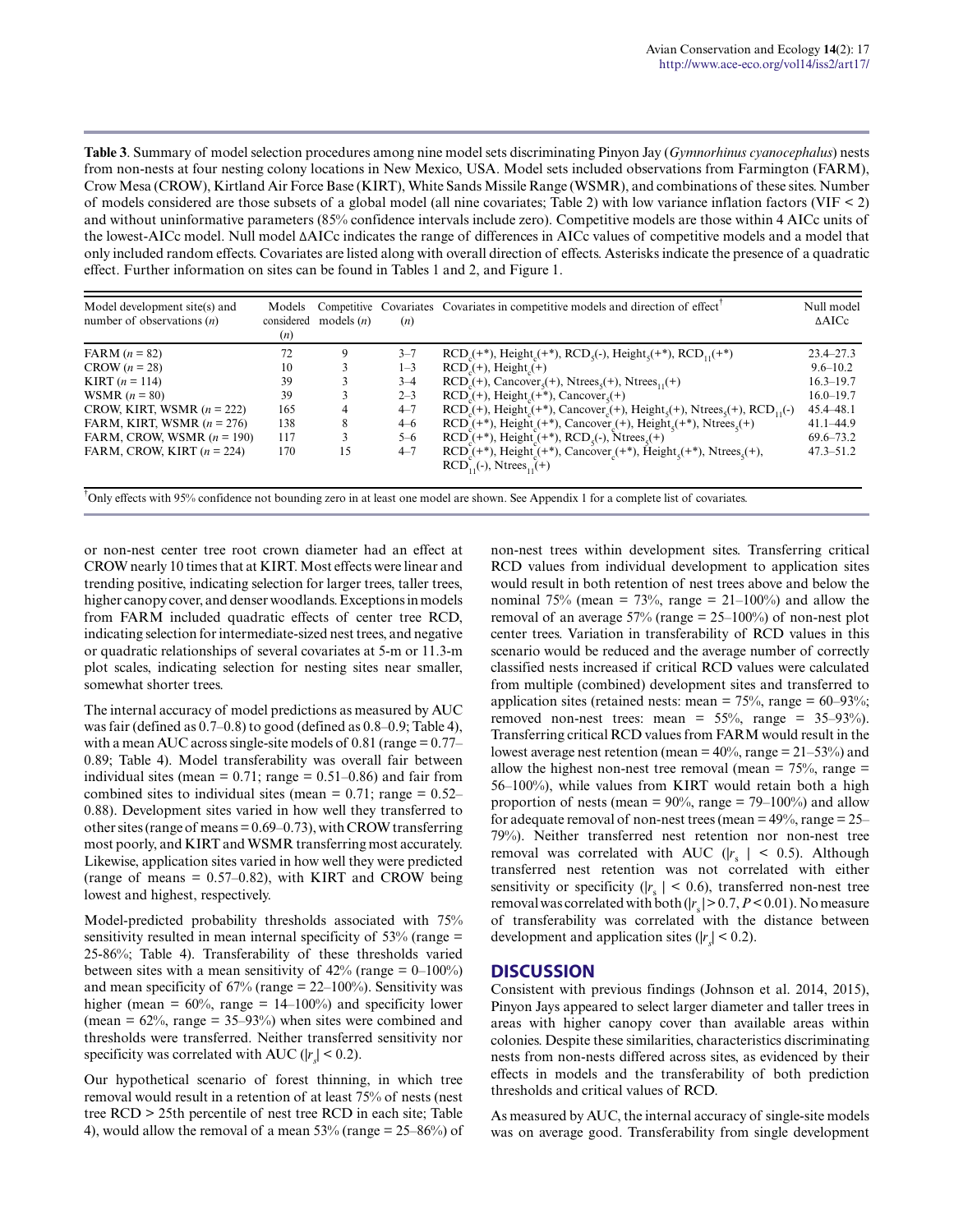**Table 4**. Transferability of Pinyon Jay (*Gymnorhinus cyanocephalus*) nest occurrence models measured by AUC or sensitivity and specificity via prediction thresholds. Also indicated is the effect of transferring critical root crown diameter values (RCD; in cm) from one site to another on Pinyon Jay nest and non-nest locations. The site(s) column indicates the site or site combination ( $F = FARM$ ,  $C = CROW$ ,  $K = KIRT$ ,  $W = WSMR$ ; see Table 1) used in developing models or critical covariate values. For each transferability measure, both the internal (within-site) value is shown (development site columns) along with the value when applied to each application site. Prediction thresholds are based on an internal sensitivity of at least 75%. Critical RCD values are those at which 75% of nest trees in a development site(s) would be retained under a management scenario in which small-RCD trees are removed.

|                  |                     |                          | <b>AUC</b>               |                     |                          |                     |       |       | Prediction thresholds |          |                          |                     |        |                          |                          |                          |                        |                       |                              | Critical covariate values |     |                  |    |    |                     |                          |                     |
|------------------|---------------------|--------------------------|--------------------------|---------------------|--------------------------|---------------------|-------|-------|-----------------------|----------|--------------------------|---------------------|--------|--------------------------|--------------------------|--------------------------|------------------------|-----------------------|------------------------------|---------------------------|-----|------------------|----|----|---------------------|--------------------------|---------------------|
|                  |                     |                          |                          |                     |                          |                     |       |       |                       |          |                          | Application site(s) |        |                          |                          |                          |                        |                       |                              |                           |     |                  |    |    | Application site(s) |                          |                     |
|                  |                     |                          |                          | Application site(s) |                          | Development site(s) |       |       |                       |          | Sensitivity              |                     |        | Specificity              |                          |                          |                        | Development site(s)   |                              |                           |     | % nests retained |    |    |                     |                          | % non-nests removed |
| $\text{Site}(s)$ | Dev.<br>site<br>(s) | F                        |                          | K                   | W                        | Thresh.             | Sens. | Spec. | F                     |          | K                        | W                   | F      |                          | K                        | W                        | Critical<br><b>RCD</b> | $%$ nests<br>retained | $%$ non-<br>nests<br>removed |                           |     |                  | w  | F  |                     | K                        | W                   |
| F                | 0.87                |                          | 0.86                     | 0.51                | 0.73                     | 0.54                | 76    | 73    |                       | 0        |                          | 50                  |        | 100                      | 96                       | 70                       | 27.9                   | 76                    | 63                           |                           |     | 46               | 53 |    | 100                 | 56                       | -68                 |
| C                | 0.89                | 0.78                     | $\overline{\phantom{a}}$ | 0.55                | 0.75                     | 0.52                | 79    | 79    | 100                   | ٠        | 84                       | 100                 | 22     |                          | 26                       | 25                       | 20.7                   | 79                    | 86                           | 93                        |     | 60               | 83 |    |                     | 37                       | 35                  |
| K                | 0.77                | 0.72                     | 0.74                     |                     | 0.72                     | 0.49                | 75    | 63    | 24                    | $\theta$ | $\overline{\phantom{a}}$ | 88                  | 83     | 93                       | $\overline{\phantom{a}}$ | 38                       | 17.8                   | 75                    | 25                           | 100                       | 79  |                  | 90 | 44 | 79                  |                          | 25                  |
| W                | 0.77                | 0.69                     | 0.86                     | 0.64                | $\overline{\phantom{a}}$ | 0.53                | 78    | 63    |                       | $\theta$ | 28                       |                     | 73     | 93                       | 84                       | $\overline{\phantom{a}}$ | 22.0                   | 78                    | 38                           | 88                        | -64 | -60              | ٠  | 54 | 93                  | 42                       |                     |
| C, K, W          | 0.73                | 0.70                     |                          |                     | $\overline{a}$           | 0.45                | 78    | 59    | 93                    |          |                          |                     |        |                          |                          |                          | 20.6                   | 75                    | 53                           | 93                        |     |                  |    |    |                     |                          |                     |
| $F$ , $K$ , $W$  | 0.76                |                          | 0.88                     |                     |                          | 0.47                | 76    | 95    |                       | 14       |                          |                     |        | 93                       |                          |                          | 21.9                   | 75                    | 57                           |                           | 64  |                  |    |    | 93                  |                          |                     |
| F, C, W          | 0.77                | $\overline{\phantom{a}}$ | $\overline{\phantom{a}}$ | 0.52                | $\overline{\phantom{a}}$ | 0.47                | 77    | 69    |                       |          | 33                       |                     |        |                          | 75                       | ٠                        | 22.0                   | 76                    | 43                           |                           |     | 60               |    |    |                     | 42                       |                     |
| F, C, K          | 0.76                |                          |                          |                     | 0.76                     | 0.42                | 77    | 63    |                       |          |                          | 100                 | $\sim$ | $\overline{\phantom{a}}$ | $\sim$                   | 35                       | 20.7                   | 78                    | 46                           |                           |     |                  | 83 | ٠  | $\sim$              | $\overline{\phantom{a}}$ | 35                  |

sites to application sites varied from unsuccessful  $(AUC < 0.6)$  to good but was overall fair. The same cannot be stated about transferring model-predicted thresholds between sites; given a target sensitivity of 75%, the mean transferred sensitivity of 42% represents an unacceptable degree of misclassification, particularly if these thresholds are to be employed in targeting areas for conservation. Low agreement between transferred AUC and sensitivity reiterates concerns that while classifiers such as AUC offer the advantage of threshold-independence, they may have limited utility in real-world scenarios (Lobo et al. 2008). Although these patterns are clear, predictions used in calculating AUC and thresholds were derived from a single analysis framework (generalized mixed-effects models); additional approaches, e.g., random forest, may have resulted in better transferability (Wenger and Olden 2012).

Utilizing critical RCD values corresponding to 75% sensitivity resulted in overall good between-site transferability under a treethinning scenario. There were some notable exceptions, the most extreme of which would have resulted in a loss of nearly 80% of nests in one site. The variability of critical-value transferability was greatly reduced and average transferability increased when critical values were calculated from combinations of three sites.

Reduced accuracy of models predicting occurrence has been associated with a variety of species traits (McPherson and Jetz 2007, Wogan 2016). That Pinyon Jays share few of these traits, e.g., large body size, nonmigratory rather than migratory, woodland- rather than wetland-associated, may contribute to the generally good accuracy of the single-site models. However, the scale of our study was much smaller than those reviewed in the above studies. In addition, the close association of Pinyon Jay with piñon-juniper woodlands in the southwestern USA, and their reliance on piñon trees for both nesting and food, is a fundamental feature of their biology operating across their New Mexico range. This accounts for the inclusion of nest/center tree measures in all single-site nest models.

The differences among the single-site models may be influenced by necessary trade-offs, e.g., predator avoidance vs. thermal considerations, which likely vary spatially and temporally. The main causes of Pinyon Jay nest failure are avian predators and cold and snowy spring weather (Marzluff 1988; K. Johnson, *unpublished data*). Pinyon Jays made adjustments in nest placement depending on the success of previous nests, moving nests to warmer locations after failure caused by cold weather and to more concealed locations after failure due to predation, but choosing similar locations after nesting successfully (Marzluff 1988). This suggests that choice of a nest location is influenced by multiple selective factors that interact with habitat variability across the Pinyon Jay's range.

The question motivating this study came from habitat managers who repeatedly requested specific values of Pinyon Jay habitat covariates, e.g., "typical" canopy cover or tree diameter, to guide management of Pinyon Jay nesting habitat. These requests assumed that habitat use is fixed, i.e., important covariates and their values are similar across sites. Alternatively, habitat choice could be relative, i.e., habitat use depends on what is available at a site.

The differences in effects within covariates across single-site models indicate that Pinyon Jays in this study did not employ fixed habitat use. Likewise, the varying inclusion of covariates in model sets indicates birds were not operating on the same "model" of selection for nesting locations. Our results indicate that choice of nesting habitat is relative to the available woodland structure at a site. It is also sometimes complex, with multiple influential habitat features that differ among sites. We do not mean to imply local adaptation, in which natural selection has differentiated populations by habitat preference. Pinyon Jays may disperse far beyond their home ranges (Balda 2002). The distances between sites in our study, while large, are certainly within known dispersal distances of this species. Our results suggesting adjustable habitat selection are consistent with the intelligence and behavioral flexibility of this bird (Balda 2002, Bond et al. 2007, 2010).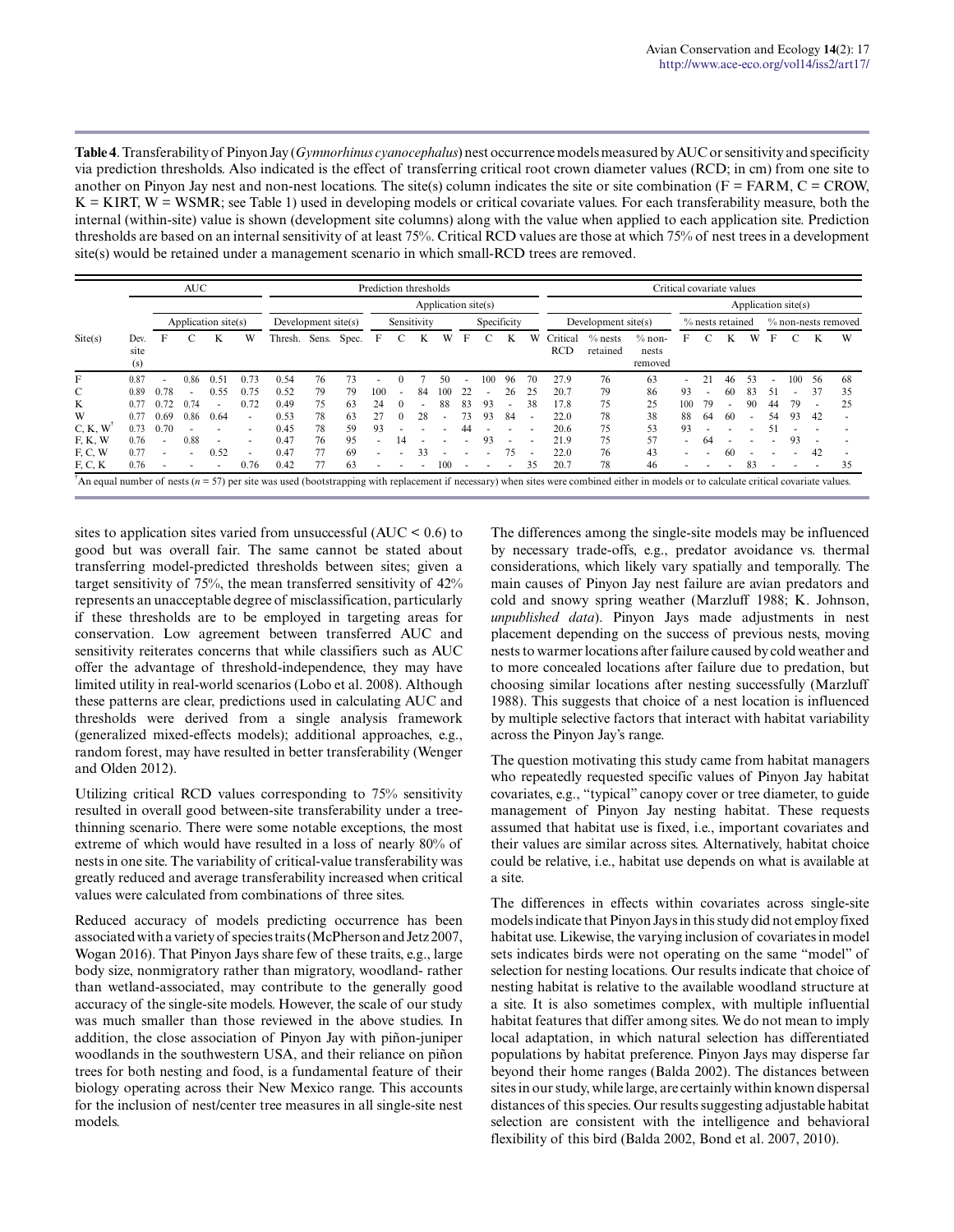Given the fairly wide geographical separation and variation in vegetation structure of our study sites, transferability between sites was surprisingly high when the sites shared similar covariates and covariate parameter estimates in their competitive model sets. For example, good transferability of models from FARM and WSMR to CROW was likely due to the positive effect of nest or non-nest center tree height in models for each site. In contrast, models for FARM and CROW failed to transfer to KIRT (AUC < 0.6), likely because of strong positive effects of nest or non-nest center tree height in the former sites and its absence from competitive models for the latter site.

Transferable models should "describe biologically meaningful environmental relationships that generally determine species distributions while avoiding location specific relationships that are not generalizable" (Latif et al. 2016:778). Studies of model transferability in woodland birds at the nest scale are rare, but one study of two woodpecker species nesting in burned habitats (Latif et al. 2016) features some points of comparison. In that study, models discriminated nests from non-nests at development locations fairly well, but performance and transferability at application locations were variable, and largely poor. As here, that study concluded that single-area models are unlikely to be generally applicable across the entire range of their study species and recommended integration of data from multiple development locations. However, that study did not include a management scenario as presented here.

### **Management implications**

In our scenario, employing critical values of RCD from one site to dictate the extent of thinning at another site resulted in highly variable rates of nest tree retention and non-nest tree removal. For example, although the transfer of critical RCD values from FARM to other sites would allow managers to thin most nonnest trees (mean =  $75\%$ , range =  $56-100\%$ ), this would also result in unacceptably low retention of nest trees (mean  $= 40\%$ , range = 21–53%). In contrast, transferring critical RCD values from KIRT to other sites would result in high retention of nest trees (mean =  $90\%$ , range =  $79-100\%$ ) and high allowable thinning of non-nest trees (mean =  $51\%$ , range =  $21-75\%$ ).

RCD appears informative in Pinyon Jay habitat management scenarios because it (1) is used by foresters to identify trees for removal (Lee and Irwin 2005) and (2) was a predictive measure in competitive models across all sites. Nonetheless, it is important to consider the shortcomings of focusing on a single covariate when management planning. First, competitive model sets of nest occurrence for each site included up to seven covariates; one or two measures did not adequately describe patterns of nest occurrence in most sites and are therefore likely to exhibit lower accuracy (AUC, sensitivity, and specificity) in discriminating nests from non-nests in unknown areas. Second, removing trees based on RCD would affect stem density, which was present in model sets of two individual sites and model sets of all combinations of sites. Finally, if site-specific models do not share covariates, model transferability will likely be low, and a management scenario like our RCD example will likely be unproductive.

Based on these results, we recommend the best approach to managing habitat for Pinyon Jays and other woodland-dependent species is to understand the local combination of factors discriminating locations of occurrence from those of nonoccurrence. With this information, management for retention of occurrence locations, e.g., nests, to desired levels can be achieved by identifying critical values of discriminating factors, e.g., RCD, tree density, or canopy cover.

If occurrence is unknown in an area or if habitat measurement and modeling of occurrence vs. nonoccurrence are not possible, we recommend conservative management based on an approach similar to that employed in our scenario of thinning based on RCD. Assuming habitat measurements are available from more than one occupied area, we recommend the use of critical values of relevant woodland covariates combined among these areas, then transferring these to other areas with unknown occurrence. This is akin to recommendations made by Latif et al. (2016) in transferring multiarea thresholds for improved management and reduces the potentially biasing influence of areas with habitat characteristics at more extreme ends of their distribution. Additional testing with more areas and multiple influential covariates would improve confidence in this approach. We suspect this process will assist managers in identifying more optimal critical values of one or more woodland covariates necessary to achieve target retention levels at unknown occurrence locations or nonoccurrence locations.

*Responses to this article can be read online at:* <http://www.ace-eco.org/issues/responses.php/1467>

#### **Acknowledgments:**

*M. Baumann, J. Kitting, N. Petersen, E. Smith, and C. Wolf collected field data. J. Smith collected field data, served as GIS technician, and maintained databases. White Sands Missile Range, Kirtland Air Force Base, the Department of Defense Natural Resource Legacy Program, New Mexico Bureau of Land Management, and New Mexico Department of Game and Fish provided financial support and permission to publish results. The comments of two anonymous reviewers greatly improved this paper.*

### **LITERATURE CITED**

Arnold, T. W. 2010. Uninformative parameters and model selection using Akaike's Information Criterion. *Journal of Wildlife Management* 74:1175-1178. [https://doi.org/10.1111/](https://doi.org/10.1111/j.1937-2817.2010.tb01236.x) [j.1937-2817.2010.tb01236.x](https://doi.org/10.1111/j.1937-2817.2010.tb01236.x)

Balda, R. P. 2002. Pinyon Jay (*Gymnorhinus cyanocephalus*), version 1.0. *In* A. F. Poole and F. B. Gill, editors. *The birds of North America.* Cornell Lab of Ornithology, Ithaca, New York, USA.<https://doi.org/10.2173/bna.605>

Ballings, M., and D. Van den Poel. 2013. *AUC: threshold independent performance measures for probabilistic classifiers.* R package version 0.3.0.

Bartoń, K. 2018. *MuMIn: multi-model inference.* R package version 1.40.4.

Bates, D., M. Maechler, B. Bolker, S. Walker, R. H. B. Christensen, H. Singmann, B. Dai, G. Grothendieck, and P. Green. 2017. *lme4: Linear mixed-effects models using Eigen and S4.* R package version 1.1-14.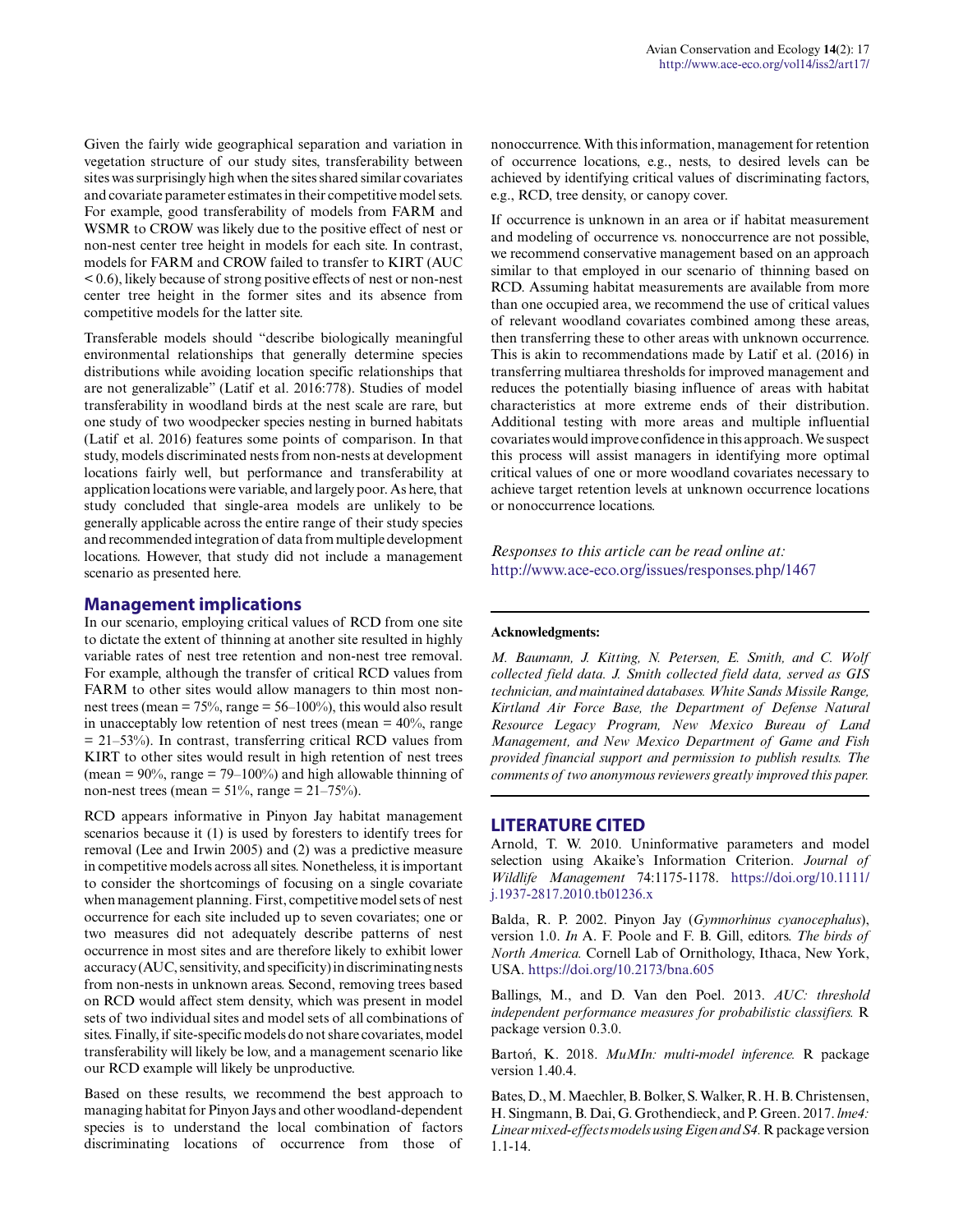Bednekoff, P. A., and R. P. Balda. 1996. Social caching and observational spatial memory in Pinyon Jays. *Behaviour* 133 (11-12):807-826.<https://doi.org/10.1163/156853996X00251>

BirdLife International. 2017. *Gymnorhinus cyanocephalus* (amended version of 2016 assessment). *The IUCN Red List of Threatened Species 2017: e.T22705608A110431877.* [online] URL:<https://www.iucnredlist.org/species/22705608/110431877>

Bond, A. B., A. C. Kamil, and R. P. Balda. 2007. Serial reversal learning and the evolution of behavioral flexibility in three species of North American corvids (*Gymnorhinus cyanocephalus, Nucifraga columbiana, Aphelocoma californica*). *Journal of Comparative Psychology* 121: 372-379. [https://doi.](https://doi.org/10.1037/0735-7036.121.4.372) [org/10.1037/0735-7036.121.4.372](https://doi.org/10.1037/0735-7036.121.4.372)

Bond, A. B., C. A. Wei, and A. C. Kamil. 2010. Cognitive representation in transitive inference: a comparison of four corvid species. *Behavioural Processes* 85:283-292. [https://doi.org/10.1016/](https://doi.org/10.1016/j.beproc.2010.08.003) [j.beproc.2010.08.003](https://doi.org/10.1016/j.beproc.2010.08.003) 

Boone, J. D., E. Ammon, and K. Johnson. 2018. Long-term declines in the Pinyon Jay and management implications for piñon-juniper woodlands. Pages 190-197 *in* W. D. Shuford, R. E. Gill Jr., and C. M. Handel, editors. *Trends and traditions: avifaunal change in western North America.* Studies of Western Birds 3. Western Field Ornithologists, Camarillo, California, USA. <https://doi.org/10.21199/SWB3.10>

Brown, G. W., A. Murphy, B. Fanson, and A. Tolsma. 2019. The influence of different restoration thinning treatments on tree growth in a depleted forest system. *Forest Ecology and Management* 437:10-16.<https://doi.org/10.1016/j.foreco.2019.01.022>

Bunnell, F. L., E. Wind, M. Boyland, and I. Houde. 2002. Diameters and heights of trees with cavities: their implications to management. Pages 717-737 *in* W. F. Laudenslayer, P. J. Shea, B. E. Valentine, C. P. Weatherspoon, and T. E. Lisle, editors. *Proceedings of the symposium on the ecology and management of dead wood in western forests.* General Technical Report PSW-GTR-181. U.S. Forest Service, Pacific Southwest Research Station, Albany, California, USA. [https://doi.org/10.2737/psw](https://doi.org/10.2737/psw-gtr-181)[gtr-181](https://doi.org/10.2737/psw-gtr-181)

Burnham, K. P., and D. R. Anderson. 2002. *Model selection and multimodel inference: a practical information-theoretic approach.* Springer, New York, New York, USA.

Cade, B. S. 2015. Model averaging and muddled multimodel inferences. *Ecology* 96:2370-2382.<https://doi.org/10.1890/14-1639.1>

Fielding, A. H., and J. F. Bell. 1997. A review of methods for the assessment of prediction errors in conservation presence/absence models. *Environmental Conservation* 24(1):38–49. [https://doi.](https://doi.org/10.1017/s0376892997000088) [org/10.1017/s0376892997000088](https://doi.org/10.1017/s0376892997000088) 

Forcella, F. 1981. Ovulate cone production in pinyon: negative exponential relationship with late summer temperature. *Ecology* 62:488-491.<https://doi.org/10.2307/1936722>

Franklin, J., K. E. Wejnert, S. A. Hathaway, C. J. Rochester, and R. N. Fisher. 2009. Effect of species rarity on the accuracy of species distribution models for reptiles and amphibians in southern California. *Diversity and Distributions* 15:167-177. <https://doi.org/10.1111/j.1472-4642.2008.00536.x>

Götmark, F., D. Blomqvist, O. C. Johansson, and J. Bergkvist. 1995. Nest site selection: a trade-off between concealment and view of the surroundings? *Journal of Avian Biology* 26:305-312. <https://doi.org/10.2307/3677045>

Gray, T. N. E., R. Borey, S. K. Hout, H. Chamnan, N. J. Collar, and P. M. Dolman. 2009. Generality of models that predict the distribution of species: conservation activity and reduction of model transferability for a threatened bustard. *Conservation Biology* 23(2):433-439. [https://doi.org/10.1111/j.1523-1739.2008.01112.](https://doi.org/10.1111/j.1523-1739.2008.01112.x) [x](https://doi.org/10.1111/j.1523-1739.2008.01112.x) 

Huffman, D. W., P. Z. Fulé, J. E. Crouse, and K. M. Pearson. 2009. A comparison of fire hazard mitigation alternatives in pinyon-juniper woodlands of Arizona. *Forest Ecology and Management* 257:628-635.<https://doi.org/10.1016/j.foreco.2008.09.041>

Johnson, K. 1988*a.* Sexual selection in Pinyon Jays I: female choice and male-male competition. *Animal Behaviour* 36 (4):1038-1047. [https://doi.org/10.1016/s0003-3472\(88\)80063-0](https://doi.org/10.1016/s0003-3472(88)80063-0) 

Johnson, K. 1988*b.* Sexual selection in Pinyon Jays II: male choice and female-female competition. *Animal Behaviour* 36 (4):1048-1053. [https://doi.org/10.1016/s0003-3472\(88\)80064-2](https://doi.org/10.1016/s0003-3472(88)80064-2) 

Johnson, K., T. B. Neville, J. W. Smith, and M. W. Horner. 2016. Home range- and colony-scale habitat models for Pinyon Jays in piñon-juniper woodlands of New Mexico, USA. *Avian Conservation and Ecology* 11(2):6. [https://doi.org/10.5751/](https://doi.org/10.5751/ACE-00890-110206) [ACE-00890-110206](https://doi.org/10.5751/ACE-00890-110206) 

Johnson, K., N. Petersen, J. Smith, and G. Sadoti. 2018. Piñonjuniper fuels reduction treatment impacts Pinyon Jay nesting habitat. *Global Ecology and Conservation* 16:e00487. [https://doi.](https://doi.org/10.1016/j.gecco.2018.e00487) [org/10.1016/j.gecco.2018.e00487](https://doi.org/10.1016/j.gecco.2018.e00487)

Johnson, K., G. Sadoti, and J. Smith. 2017. Weather-induced declines in piñon tree condition and response of a declining bird species. *Journal of Arid Environments* 146:1-9. [https://doi.](https://doi.org/10.1016/j.jaridenv.2017.07.006) [org/10.1016/j.jaridenv.2017.07.006](https://doi.org/10.1016/j.jaridenv.2017.07.006) 

Johnson, K., L. Wickersham, J. Smith, N. Petersen, and J. Wickersham. 2015. *Nest-scale habitat use by Pinyon Jay and Gray Vireo in the BLM Farmington Resource Area 2013–2014.* Natural Heritage New Mexico Report 15-GTR-386. Biology Department, University of New Mexico, Albuquerque, New Mexico, USA. [online] URL: [https://nhnm.unm.edu/sites/default/files/nonsensitive/](https://nhnm.unm.edu/sites/default/files/nonsensitive/publications//FINAL%202014%20BLM%20P-J%20%20report.pdf) [publications//FINAL%202014%20BLM%20P-J%20%20report.pdf](https://nhnm.unm.edu/sites/default/files/nonsensitive/publications//FINAL%202014%20BLM%20P-J%20%20report.pdf)

Johnson, K., L. Wickersham, J. Smith, G. Sadoti, T. Neville, J. Wickersham, and C. Finley. 2014. *Habitat use at multiple scales by pinyon-juniper birds on Department of Defense lands III: landscape, territory/colony, and nest scale.* Natural Heritage New Mexico Report 14-GTR-38. Biology Department, University of New Mexico, Albuquerque, New Mexico, USA. [online] URL: [https://nhnm.unm.edu/sites/default/files/nonsensitive/publications//](https://nhnm.unm.edu/sites/default/files/nonsensitive/publications//Year%203%20Legacy%20FINAL2.pdf) [Year%203%20Legacy%20FINAL2.pdf](https://nhnm.unm.edu/sites/default/files/nonsensitive/publications//Year%203%20Legacy%20FINAL2.pdf)

Lanner, R. M. 1996. *Made for each other: a symbiosis of birds and pines.* Oxford University Press, New York, New York, USA.

Latif, Q. S., V. A. Saab, J. P. Hollenbeck, and J. G. Dudley. 2016. Transferability of habitat suitability models for nesting woodpeckers associated with wildfire. *Condor* 118(4):766-790. <https://doi.org/10.1650/CONDOR-16-86.1>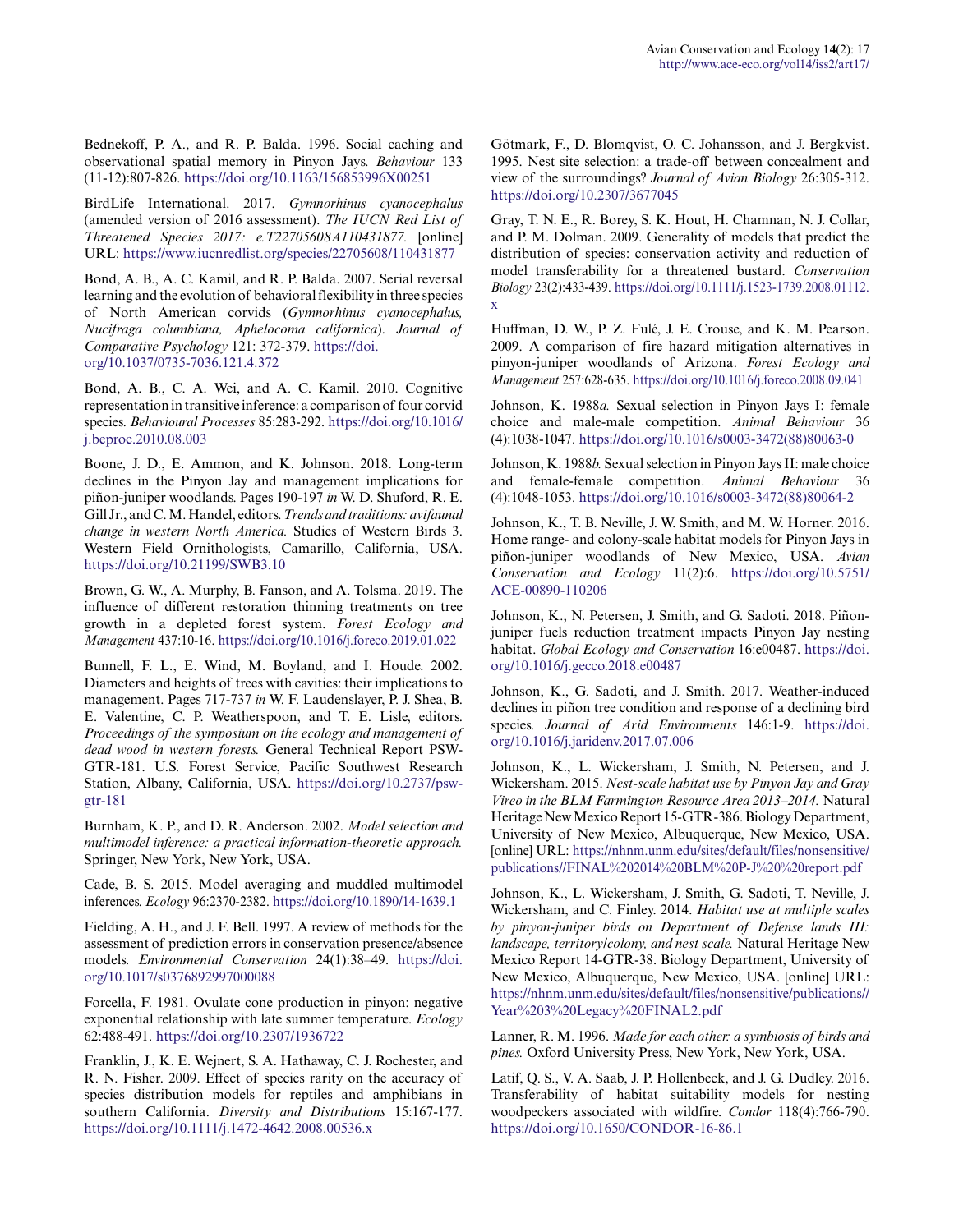Lee, D. C., and L. L. Irwin. 2005. Assessing risks to spotted owls from forest thinning in fire-adapted forests of the western United States. *Forest Ecology and Management* 211(1-2):191-209. [https://](https://doi.org/10.1016/j.foreco.2005.02.001) [doi.org/10.1016/j.foreco.2005.02.001](https://doi.org/10.1016/j.foreco.2005.02.001)

Leftwich, K. N., P. L. Angermeier, and C. A. Dolloff. 1997. Factors influencing behavior and transferability of habitat models for a benthic stream fish. *Transactions of the American Fisheries Society* 126(5):725-734. [https://doi.org/10.1577/1548-8659](https://doi.org/10.1577/1548-8659(1997)126<0725:FIBATO>2.3.CO;2) [\(1997\)126<0725:FIBATO>2.3.CO;2](https://doi.org/10.1577/1548-8659(1997)126<0725:FIBATO>2.3.CO;2) 

Ligon, J. D. 1978. Reproductive interdependence of Piñon Jays and piñon pines. *Ecological Monographs* 48(2):111-126. [https://](https://doi.org/10.2307/2937295) [doi.org/10.2307/2937295](https://doi.org/10.2307/2937295) 

Lobo, J. M., A. Jiménez-Valverde, and R. Real. 2008. AUC: a misleading measure of the performance of predictive distribution models. *Global Ecology and Biogeography* 17:145-151. [https://doi.](https://doi.org/10.1111/j.1466-8238.2007.00358.x) [org/10.1111/j.1466-8238.2007.00358.x](https://doi.org/10.1111/j.1466-8238.2007.00358.x)

Marcot, B. G., J. L. Ohmann, K. Mellen-McLean, and K. L. Waddell. 2010. Synthesis of regional wildlife and vegetation field studies to guide management of standing and down dead trees. *Forest Science* 56:391-404.

Martin, T. E., C. R. Paine, W. Hochachka, P. Allen, and W. Jenkins. 1997. *The breeding biology research and monitoring database (BBIRD) program.* Montana Cooperative Wildlife Research Unit, University of Montana, Missoula, Montana, USA.

Marzluff. J. M. 1988. Do Pinyon Jays alter nest placement based on prior experience? *Animal Behaviour* 36:1-10. [https://doi.](https://doi.org/10.1016/s0003-3472(88)80244-6) [org/10.1016/s0003-3472\(88\)80244-6](https://doi.org/10.1016/s0003-3472(88)80244-6) 

Marzluff, J. M., and R. P. Balda. 1988. Pairing patterns and fitness in a free-ranging population of Pinyon Jays: what do they reveal about mate choice? *Condor* 90(1)201-213. [https://doi.](https://doi.org/10.2307/1368449) [org/10.2307/1368449](https://doi.org/10.2307/1368449) 

Marzluff, J. M., and R. P. Balda. 1992. *The Pinyon Jay: behavioral ecology of a colonial and cooperative corvid.* T. & A. D. Poyser, London, UK.<https://doi.org/10.5040/9781472597359>

McDowell, N. G., A. P. Williams, C. Xu, W. T. Pockman, L. T. Dickman, S. Sevanto, R. Pangle, J. Limousin, J. Plaut, D. S. Mackay, et al. 2016. Multi-scale predictions of massive conifer mortality due to chronic temperature rise. *Nature Climate Change* 6(3):295-300.<https://doi.org/10.1038/nclimate2873>

McPherson, J. M., and W. Jetz. 2007. Effects of species' ecology on the accuracy of distribution models. *Ecography* 30:135-151. <https://doi.org/10.1111/j.0906-7590.2007.04823.x>

Moon, J. B., T. H. Dewitt, M. N. Errend, R. J. F. Bruins, M. E. Kentula, S. J. Chamberlain, M. S. Fennessy, and K. J. Naithani. 2017. Model application niche analysis: assessing the transferability and generalizability of ecological models. *Ecosphere* 8(10):e01974.<https://doi.org/10.1002/ecs2.1974>

Parmenter, R. R., R. I. Zlotin, D. I. Moore, and O. B. Myers. 2018. Environmental and endogenous drivers of tree mast production and synchrony in piñon-juniper-oak woodlands of New Mexico. *Ecosphere* 9(8):e02360. [https://doi.org/10.1002/](https://doi.org/10.1002/ecs2.2360) [ecs2.2360](https://doi.org/10.1002/ecs2.2360)

Petersen, N., K. Johnson, and J. Smith. 2014. *Pinyon Jay monitoring program for New Mexico.* Natural Heritage New Mexico Technical Report No. GTR-14-382. Biology Department, University of New Mexico, Albuquerque, New Mexico, USA. [online] URL: [https://nhnm.unm.edu/sites/default/files/nonsensitive/](https://nhnm.unm.edu/sites/default/files/nonsensitive/publications/PIJA%20MONITORING%20FINAL%20REPORT.pdf) [publications/PIJA%20MONITORING%20FINAL%20REPORT.](https://nhnm.unm.edu/sites/default/files/nonsensitive/publications/PIJA%20MONITORING%20FINAL%20REPORT.pdf) [pdf](https://nhnm.unm.edu/sites/default/files/nonsensitive/publications/PIJA%20MONITORING%20FINAL%20REPORT.pdf)

R Development Core Team. 2019. *R: A language and environment for statistical computing.* Version 3.5.3. R Foundation for Statistical Computing, Vienna, Austria.

Randin, C. F., T. Dirnbock, S. Dullinger, N. E. Zimmermann, M. Zappa, and A. Guisan. 2006. Are niche-based species distribution models transferable in space? *Journal of Biogeography* 33:1689-1703.<https://doi.org/10.1111/j.1365-2699.2006.01466.x>

Sauer, J. R., D. K. Niven, J. E. Hines, D. J. Ziolkowski, Jr., K. L. Pardieck, J. E. Fallon, and W. A. Link. 2017. *The North American breeding bird survey, results and analysis 1966-2015.* U.S. Geological Survey Patuxant Wildlife Research Center, Laurel, Maryland, USA.

Street, G. M., L. M. Vander Vennen, T. Avgar, A. Mosser, M. L. Anderson, A. R. Rodgers, and J. M. Fryxell. 2015. Habitat selection following recent disturbance: model transferability with implications for management and conservation of moose (*Alces alces*). *Canadian Journal of Zoology* 93(11):813-821. [https://doi.](https://doi.org/10.1139/cjz-2015-0005) [org/10.1139/cjz-2015-0005](https://doi.org/10.1139/cjz-2015-0005) 

Taki, H., T. Inoue, H. Tanaka, H. Makihara, M. Sueyoshi, M. Isono, and K. Okabe. 2010. Responses of community structure, diversity, and abundance of understory plants and insect assemblages to thinning in plantations. *Forest Ecology and Management* 259(3):607-613. <https://doi.org/10.1016/j.foreco.2009.11.019>

Torres, L. G., P. J. H. Sutton, D. R. Thompson, K. Delord, H. Weimerskirch, P. M. Sagar, E. Sommer, B. J. Dilley, P. G. Ryan, and R. A. Phillips. 2015. Poor transferability of species distribution models for a pelagic predator, the Grey Petrel, indicates contrasting habitat preferences across ocean basins. *PLoS ONE* 10(3):e0120014. [https://doi.org/10.1371/journal.](https://doi.org/10.1371/journal.pone.0120014) [pone.0120014](https://doi.org/10.1371/journal.pone.0120014)

van Reusel, W., D. Maes, and H. van Dyck. 2007. Transferability of species distribution models: a functional habitat approach for two regionally threatened butterflies. *Conservation Biology* 21 (1):201-212. <https://doi.org/10.1111/j.1523-1739.2006.00577.x>

Wenger, S. J., and J. D. Olden. 2012. Assessing transferability of ecological models: an underappreciated aspect of statistical validation. *Methods in Ecology and Evolution* 3:260-267. [https://](https://doi.org/10.1111/j.2041-210X.2011.00170.x) [doi.org/10.1111/j.2041-210X.2011.00170.x](https://doi.org/10.1111/j.2041-210X.2011.00170.x) 

Williams, A. P., C. D. Allen, C. I. Millar, T. W. Swetnam, J. Michaelsen, C. J. Still, and S. W. Leavitt. 2010. Forest responses to increasing aridity and warmth in the southwestern United States. *Proceedings of the National Academy of Sciences of the United States of America* 107(50):21289-21294. [https://doi.](https://doi.org/10.1073/pnas.0914211107) [org/10.1073/pnas.0914211107](https://doi.org/10.1073/pnas.0914211107) 

Wogan, G. O. U. 2016. Life history traits and niche instability impact accuracy and temporal transferability for historically calibrated distribution models of North American birds. *PLoS ONE* 11(3):e0151024. <https://doi.org/10.1371/journal.pone.0151024>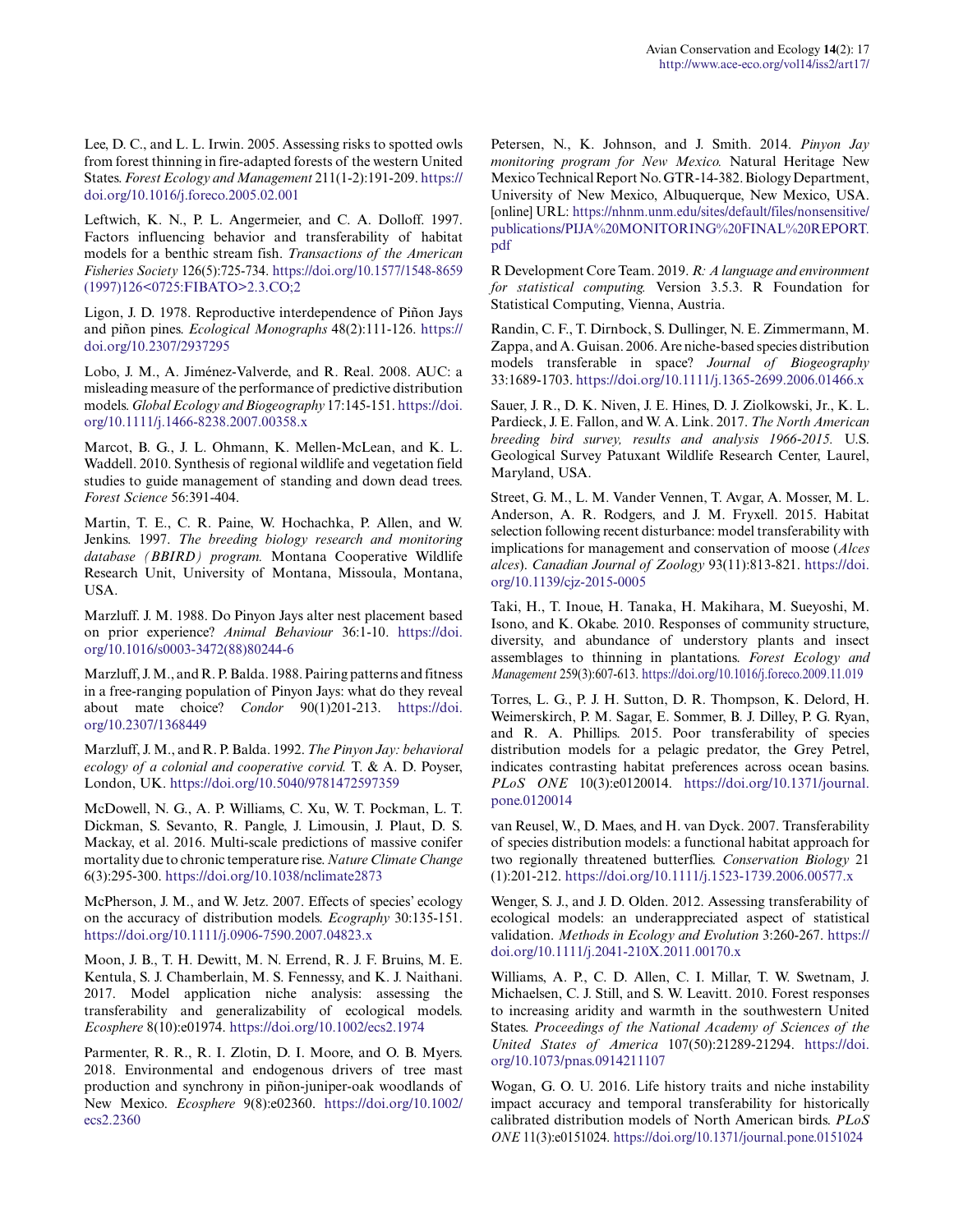Zuur, A. F., E. N. Ieno, and C. S. Elphick. 2010. A protocol for data exploration to avoid common statistical problems. *Methods in Ecology and Evolution* 1:3-14. [https://doi.org/10.1111/](https://doi.org/10.1111/j.2041-210X.2009.00001.x) [j.2041-210X.2009.00001.x](https://doi.org/10.1111/j.2041-210X.2009.00001.x)



Sponsored by the Society of<br>Canadian Ornithologists and<br>Bird Studies Canada Parrainée par la Société des<br>ornithologistes du Canada et<br>Études d'oiseaux Canada



**BIRDS CANADA<br>OISEAUX CANADA**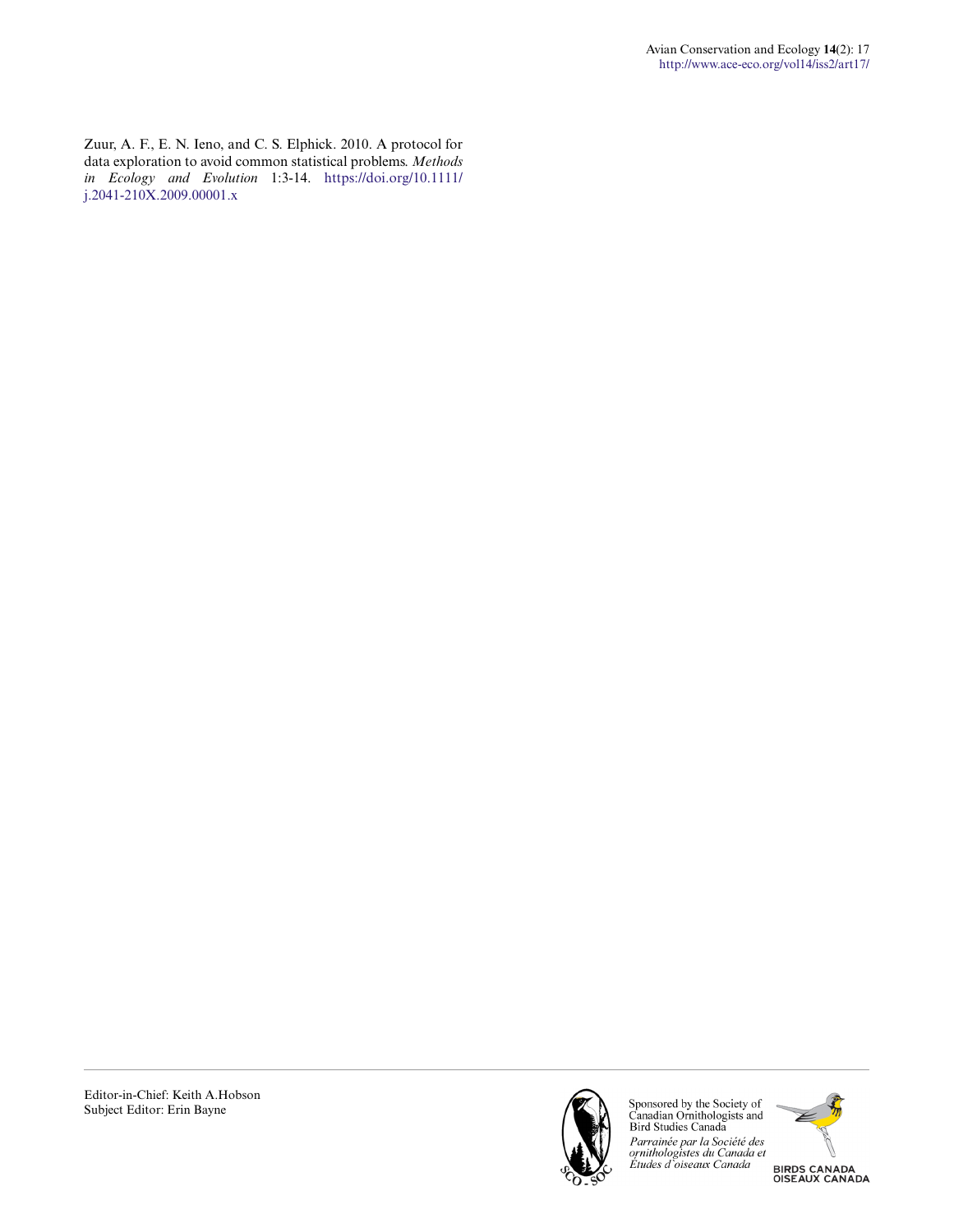## Table S1. Plot center covariates.

|                  |                |            |             |                                                            |           |                                           |                                           |      | Plot          |                       |          |        |           |       |           |
|------------------|----------------|------------|-------------|------------------------------------------------------------|-----------|-------------------------------------------|-------------------------------------------|------|---------------|-----------------------|----------|--------|-----------|-------|-----------|
|                  |                |            |             | <b>RCD</b><br>Height<br>Linear<br>Linear<br>Quad.<br>Quad. |           |                                           |                                           |      |               |                       |          | Cancov |           |       |           |
|                  |                |            |             |                                                            |           |                                           |                                           |      |               |                       |          | Linear |           | Quad. |           |
| $\text{Site}(s)$ | #              | $K \Delta$ | $W_i$       | Est.                                                       | <b>SE</b> | Est.                                      | <b>SE</b>                                 | Est. | <b>SE</b>     | Est.                  | $\rm SE$ | Est.   | <b>SE</b> | Est.  | <b>SE</b> |
| <b>FARM</b>      | 1              |            | 8 0.0 0.30  | 1.07                                                       |           | $0.57 - 1.07$                             | 0.46                                      |      | 1.21 0.48     |                       |          |        |           |       |           |
|                  | 2              |            | 10 1.2 0.16 | 1.27                                                       |           | $0.62 - 1.17$                             | 0.47                                      |      |               | 1.79 0.77 -0.52 0.34  |          |        |           |       |           |
|                  | 3              |            | 6 1.3 0.16  |                                                            |           |                                           |                                           |      | 1.68 0.41     |                       |          |        |           |       |           |
|                  | 4              |            | 9 2.5 0.08  | 1.16                                                       |           | $0.58 - 1.24$                             | 0.46                                      |      | $0.82$ $0.40$ |                       |          |        |           |       |           |
|                  | 5              |            | 6 2.6 0.08  | 1.17                                                       |           | $0.53 - 1.11$                             | 0.44                                      |      | $0.77$ 0.37   |                       |          |        |           |       |           |
|                  | 6              |            | 7 2.8 0.07  |                                                            |           |                                           |                                           |      | 1.71 0.41     |                       |          |        |           |       |           |
|                  | 7              |            | 8 3.4 0.06  |                                                            |           |                                           |                                           |      |               | 2.31 0.66 -0.59       | 0.31     |        |           |       |           |
|                  | 8              |            | 8 3.5 0.05  | 1.17                                                       |           | $0.54 - 1.03$                             | 0.46                                      |      | $0.77$ $0.38$ |                       |          |        |           |       |           |
|                  | 9              |            | 8 3.9 0.04  | 2.01                                                       |           | $0.51 - 1.51$                             | 0.42                                      |      |               |                       |          |        |           |       |           |
| <b>CROW</b>      | $\mathbf{1}$   |            | 30.00.38    |                                                            |           |                                           |                                           |      | 2.98 1.16     |                       |          |        |           |       |           |
|                  | $\overline{2}$ |            | 4 0.3 0.33  | 3.92                                                       | 2.02      |                                           |                                           |      |               |                       |          |        |           |       |           |
|                  | 3              |            | 3 0.5 0.29  | 4.69                                                       | 1.99      |                                           |                                           |      |               |                       |          |        |           |       |           |
| <b>KIRT</b>      | $\mathbf{1}$   |            | 6 0.0 0.49  | 0.58                                                       | 0.21      | $\overline{\phantom{a}}$                  |                                           |      |               |                       |          |        |           |       |           |
|                  | $\overline{2}$ |            | 6 0.3 0.42  | 0.51                                                       | 0.19      |                                           |                                           |      |               |                       |          |        |           |       |           |
|                  | 3              |            | 7 3.4 0.09  | 0.49                                                       | 0.20      | $\sim$                                    |                                           |      |               |                       |          | 0.46   | 0.27      |       |           |
| <b>WSMR</b>      | $\mathbf{1}$   |            | 5 0.0 0.72  |                                                            |           | $\overline{\phantom{0}}$                  |                                           |      |               | $1.33$ 0.50 -0.70     | 0.28     |        |           |       |           |
|                  | $\overline{2}$ |            | 4 3.0 0.16  |                                                            |           |                                           |                                           |      |               | $1.61$ 0.48 $-0.68$   | 0.26     |        |           |       |           |
|                  | 3              |            | 5 3.7 0.11  | 1.18                                                       | 0.57      | $\overbrace{\qquad \qquad }^{ }$          | $\frac{1}{2}$                             |      |               |                       |          |        |           |       |           |
| CROW, KIRT, WSMR | $\mathbf{1}$   |            | 8 0.0 0.39  | 0.86                                                       | 0.25      | $\frac{1}{1}$                             | $\overline{\phantom{0}}$                  |      |               | $1.01$ 0.23 $-0.55$   | 0.15     |        |           |       |           |
|                  | 2              |            | 10 0.2 0.36 | 0.95                                                       | 0.27      | $\overline{\phantom{0}}$                  |                                           |      |               | $0.63$ $0.30$ $-0.50$ | 0.16     | 0.30   | 0.21      |       |           |
|                  | 3              |            | 7 2.0 0.15  | 0.60                                                       | 0.21      | $\frac{1}{2}$                             |                                           |      |               | $1.02$ 0.23 -0.51     | 0.15     |        |           |       |           |
|                  | 4              |            | 7 2.7 0.10  | 0.77                                                       | 0.24      |                                           |                                           |      |               | $0.97$ $0.23$ $-0.57$ | 0.15     |        |           |       |           |
| FARM, KIRT, WSMR | $\mathbf{1}$   |            | 9 0.0 0.39  | 0.50                                                       | 0.19      |                                           |                                           |      | $0.59$ $0.21$ |                       |          | 0.39   | 0.19      |       |           |
|                  | 2              |            | 8 2.0 0.14  | 0.59                                                       | 0.18      |                                           |                                           |      | $0.69$ $0.21$ |                       |          |        |           |       |           |
|                  | 3              |            | 9 2.2 0.13  | 1.05                                                       |           | $0.28 - 0.32$                             | 0.13                                      |      |               |                       |          | 0.47   | 0.19      |       |           |
|                  | 4              |            | 8 3.1 0.08  | 0.54                                                       | 0.18      |                                           |                                           |      |               | $0.78$ $0.22$ $-0.21$ | 0.14     |        |           |       |           |
|                  | 5              |            | 7 3.3 0.07  | 0.54                                                       | 0.18      |                                           | $\qquad \qquad$                           |      | $0.58$ 0.17   |                       |          |        |           |       |           |
|                  | 6              |            | 8 3.7 0.06  | 0.52                                                       | 0.18      | $\qquad \qquad \overline{\qquad \qquad }$ | $\qquad \qquad \overline{\qquad \qquad }$ |      |               | $0.82$ $0.22$ $-0.21$ | 0.14     | 0.28   | 0.19      |       |           |
|                  | 7              |            | 7 3.8 0.06  | 0.59                                                       | 0.17      |                                           |                                           |      |               | $0.91$ $0.21$ $-0.24$ | 0.14     |        |           |       |           |
|                  | 8              |            | 7 3.8 0.06  | 0.52                                                       | 0.18      |                                           |                                           |      | $0.63$ 0.17   |                       |          |        | 0.32 0.19 |       |           |
| FARM, CROW, WSMR | $\mathbf{1}$   |            | 8 0.0 0.60  | 1.42                                                       |           | $0.38 - 0.91$                             | 0.34                                      |      |               | $1.31$ 0.31 $-0.52$   | 0.15     |        |           |       |           |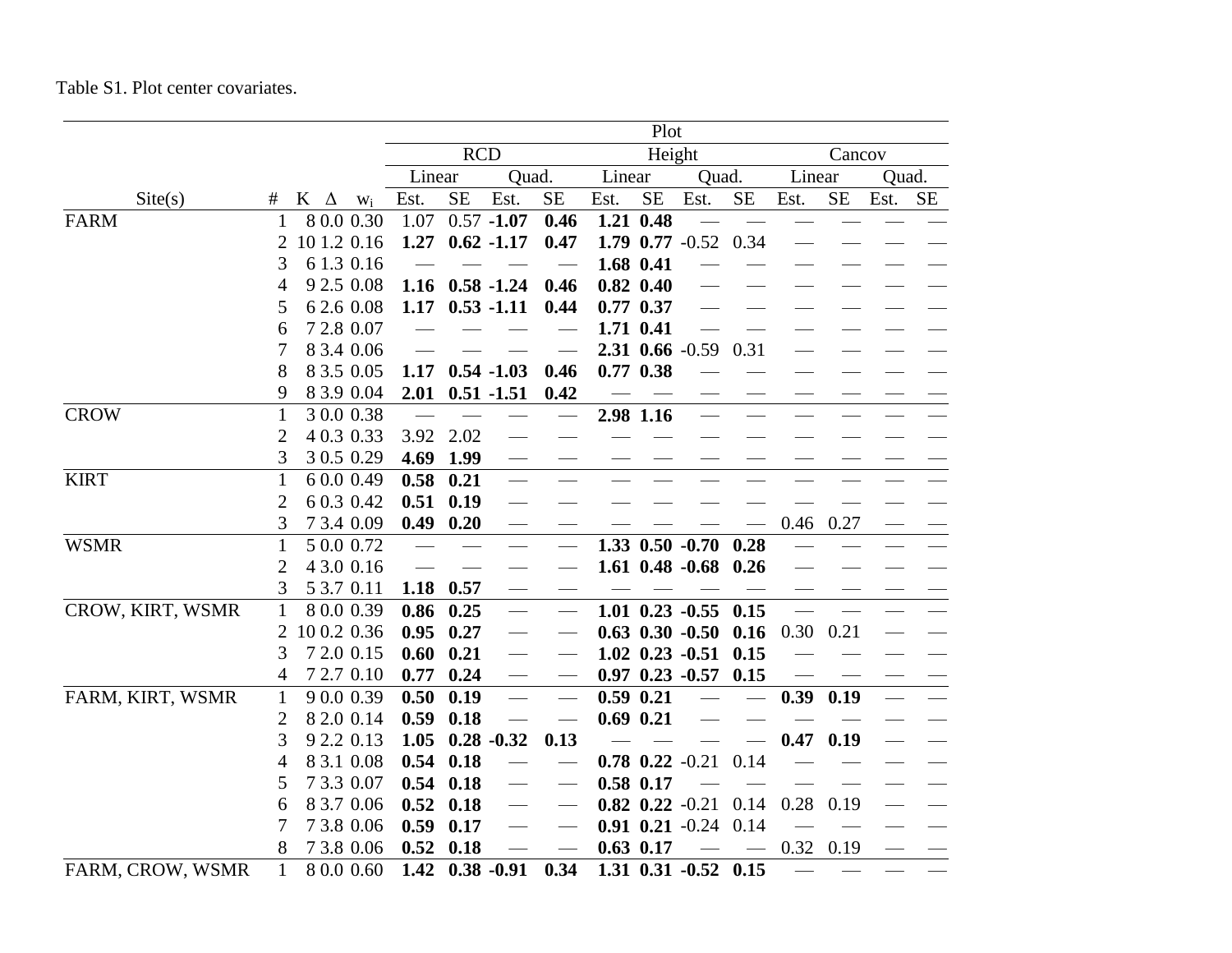|                  |                                                     | 8 1.3 0.31 1.33 0.37 -1.07 0.34 1.21 0.30 -0.48 0.15 |                          |                                                                                                                                                                                                                                                                                                                                                                                                                                                |                              |                           |  |  |
|------------------|-----------------------------------------------------|------------------------------------------------------|--------------------------|------------------------------------------------------------------------------------------------------------------------------------------------------------------------------------------------------------------------------------------------------------------------------------------------------------------------------------------------------------------------------------------------------------------------------------------------|------------------------------|---------------------------|--|--|
|                  | 3 7 3.7 0.10                                        | $1.11 \quad 0.34 \quad -0.91$                        | 0.33                     |                                                                                                                                                                                                                                                                                                                                                                                                                                                | $1.26$ 0.30 -0.49 0.15       |                           |  |  |
| FARM, CROW, KIRT | 9 0.0 0.18                                          | 1.04 0.30 $-0.29$                                    | 0.15                     | $0.77$ 0.30                                                                                                                                                                                                                                                                                                                                                                                                                                    |                              |                           |  |  |
|                  | 2 10 0.1 0.18                                       | 1.15 $0.31 - 0.26$ 0.15                              |                          | $0.71$ $0.31$                                                                                                                                                                                                                                                                                                                                                                                                                                  |                              |                           |  |  |
|                  | $3\quad 90.70.13$                                   | $0.81$ $0.23$                                        |                          | $0.91\;\;0.29$                                                                                                                                                                                                                                                                                                                                                                                                                                 |                              |                           |  |  |
|                  | 4 8 1.6 0.08                                        | $0.62 \quad 0.20$                                    |                          | $1.01$ 0.28                                                                                                                                                                                                                                                                                                                                                                                                                                    |                              |                           |  |  |
|                  | $5\ 10\ 1.8\ 0.08\quad 1.35\ 0.29\ -0.36\quad 0.15$ |                                                      |                          | $\frac{1}{2} \left( \frac{1}{2} \right) = \frac{1}{2} \left( \frac{1}{2} \right) = \frac{1}{2} \left( \frac{1}{2} \right) = \frac{1}{2} \left( \frac{1}{2} \right) = \frac{1}{2} \left( \frac{1}{2} \right) = \frac{1}{2} \left( \frac{1}{2} \right) = \frac{1}{2} \left( \frac{1}{2} \right) = \frac{1}{2} \left( \frac{1}{2} \right) = \frac{1}{2} \left( \frac{1}{2} \right) = \frac{1}{2} \left( \frac{1}{2} \right) = \frac{1}{2} \left($ |                              | $0.37 \quad 0.19$         |  |  |
| 6                | 8 2.5 0.05                                          | $0.64$ 0.19                                          | $\frac{1}{2}$            | $0.82$ 0.25                                                                                                                                                                                                                                                                                                                                                                                                                                    |                              | $-0.21$ 0.25 $-0.44$ 0.18 |  |  |
|                  | 9 2.9 0.04                                          | $0.95$ $0.29$ $-0.23$ $0.15$                         |                          | $0.95$ $0.30$                                                                                                                                                                                                                                                                                                                                                                                                                                  |                              |                           |  |  |
|                  | 9 3.1 0.04<br>8                                     | $0.79$ $0.23$                                        |                          | $1.02 \;\; 0.29$                                                                                                                                                                                                                                                                                                                                                                                                                               |                              |                           |  |  |
|                  | 8 3 1 0 0 4<br>9.                                   | $0.96$ $0.29$ $-0.25$ $0.15$                         |                          |                                                                                                                                                                                                                                                                                                                                                                                                                                                | $0.95$ $0.25$ $-0.25$ $0.14$ |                           |  |  |
| 10               | 8 3.2 0.04                                          | $0.64 \quad 0.20$                                    |                          | $1.12 \t0.28$                                                                                                                                                                                                                                                                                                                                                                                                                                  |                              |                           |  |  |
| 11               | 9 3.5 0.03                                          | $1.25 \quad 0.28 \quad -0.42 \quad 0.14$             |                          | $\hspace{0.05cm}$                                                                                                                                                                                                                                                                                                                                                                                                                              |                              | $0.36$ 0.19               |  |  |
| 12               | 8 3.5 0.03                                          | $0.76 \quad 0.22$                                    | $\overline{\phantom{a}}$ |                                                                                                                                                                                                                                                                                                                                                                                                                                                | $1.07$ 0.25 -0.29 0.14       |                           |  |  |
| 13               | 9 3.6 0.03                                          | $1.50 \t0.28 \t-0.41 \t0.14$                         |                          |                                                                                                                                                                                                                                                                                                                                                                                                                                                |                              |                           |  |  |
| 14               | 7 3.9 0.03                                          | $0.60 \quad 0.19$                                    | $\overline{\phantom{a}}$ |                                                                                                                                                                                                                                                                                                                                                                                                                                                | 1.09 0.24 $-0.27$ 0.14       |                           |  |  |
| 15               | 7 3.9 0.03                                          | 1.02 $0.29 -0.27$                                    | 0.14                     | $0.82$ 0.24                                                                                                                                                                                                                                                                                                                                                                                                                                    |                              |                           |  |  |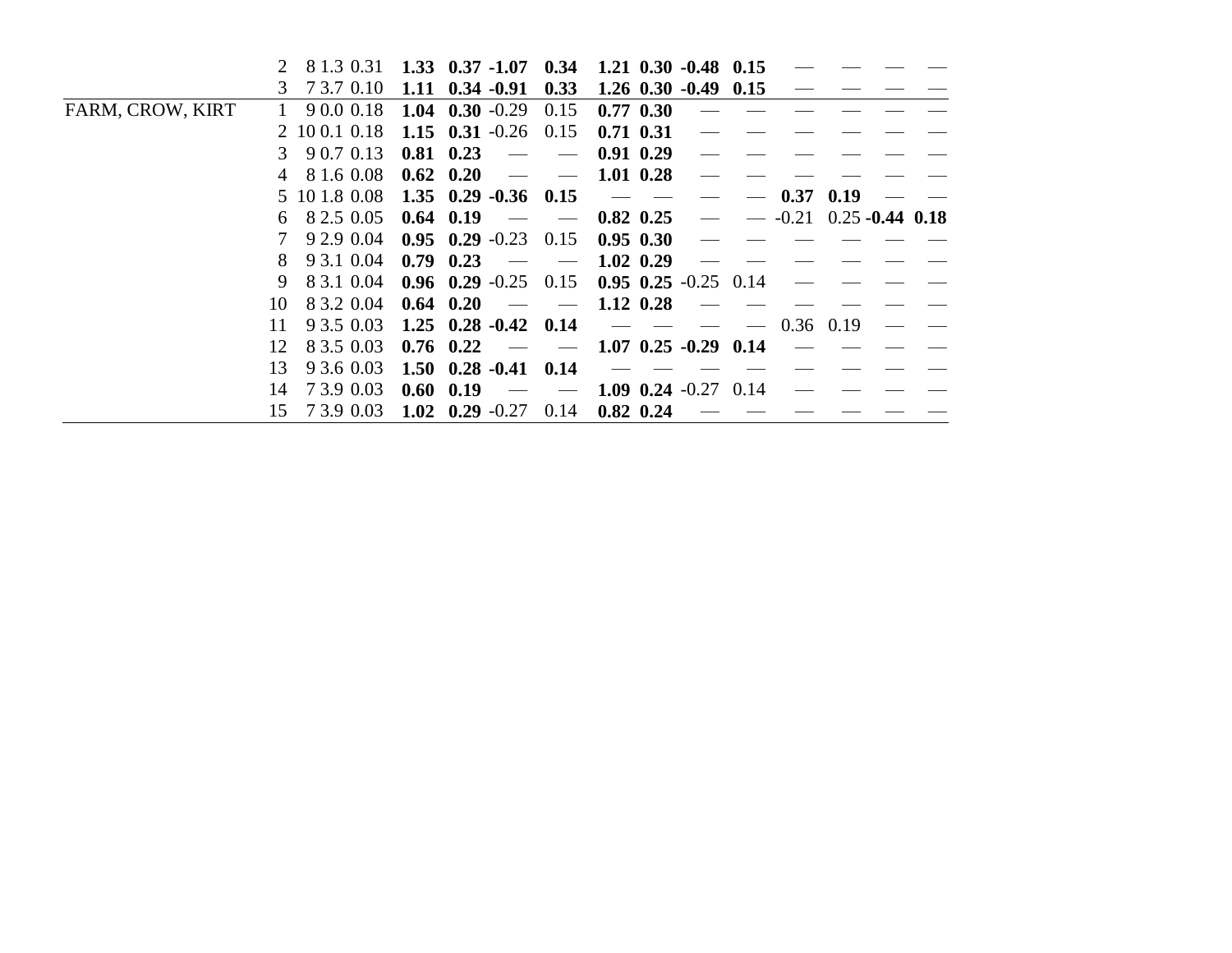|                  |                |             |            |                   |           |         |           |                | 5-m radius |        |             |               |           |               |               |
|------------------|----------------|-------------|------------|-------------------|-----------|---------|-----------|----------------|------------|--------|-------------|---------------|-----------|---------------|---------------|
|                  |                |             |            |                   |           |         | Height    |                |            |        | Cancov      |               |           |               |               |
|                  |                |             |            | <b>RCD</b>        |           | Linear  |           | Quad.          |            | Linear |             | Quad.         |           | <b>Ntrees</b> |               |
| Site(s)          | #              | K $\Delta$  | $W_i$      | Est.              | <b>SE</b> | Est.    | <b>SE</b> | Est.           | <b>SE</b>  | Est.   | <b>SE</b>   | Est.          | <b>SE</b> | Est.          | <b>SE</b>     |
| <b>FARM</b>      |                |             | 8 0.0 0.30 |                   |           | 0.55    | 0.50      | $-0.50$ 0.22   |            |        |             |               |           |               |               |
|                  | 2              |             |            | 10 1.2 0.16 -1.21 | 0.58      |         |           |                |            |        |             |               |           |               |               |
|                  | 3              |             | 6 1.3 0.16 |                   |           | 0.42    | 0.49      | $-0.50$ 0.22   |            |        |             |               |           |               |               |
|                  | 4              |             | 9 2.5 0.08 |                   |           |         |           |                |            |        |             |               |           |               | 1.21 0.77     |
|                  | 5              |             | 6 2.6 0.08 |                   |           |         |           |                |            |        |             |               |           |               |               |
|                  | 6              |             | 7 2.8 0.07 |                   |           | $-0.74$ | 0.33      |                |            |        |             |               |           |               |               |
|                  | 7              |             | 8 3.4 0.06 | $-1.09$           | 0.50      |         |           |                |            |        |             |               |           |               |               |
|                  | 8              |             | 8 3.5 0.05 |                   |           |         |           |                |            |        |             |               |           |               |               |
|                  | 9              |             | 8 3.9 0.04 | $-1.07$           | 0.57      |         |           |                |            |        |             |               |           |               |               |
| <b>CROW</b>      | $\mathbf{1}$   |             | 3 0.0 0.38 |                   |           |         |           |                |            |        |             |               |           |               |               |
|                  | $\overline{2}$ |             | 4 0.3 0.33 |                   |           | 1.86    | 1.24      |                |            |        |             |               |           |               |               |
|                  | 3              |             | 3 0.5 0.29 |                   |           |         |           |                |            |        |             |               |           |               |               |
| <b>KIRT</b>      | $\mathbf{1}$   |             | 6 0.0 0.49 |                   |           |         |           |                |            | 0.86   | 0.27        |               |           |               |               |
|                  | $\overline{2}$ |             | 6 0.3 0.42 |                   |           |         |           |                |            | 0.73   | 0.27        |               |           |               | $0.71$ $0.25$ |
|                  | 3              |             | 7 3.4 0.09 |                   |           | 0.57    | 0.32      |                |            |        |             |               |           |               | $0.95$ 0.26   |
| <b>WSMR</b>      | $\mathbf{1}$   |             | 5 0.0 0.72 |                   |           |         |           |                |            |        | $1.00$ 0.46 |               |           |               |               |
|                  | 2              |             | 4 3.0 0.16 |                   |           |         |           |                |            |        |             |               |           |               |               |
|                  | 3              |             | 5 3.7 0.11 |                   |           |         |           |                |            | 2.18   |             | $0.97 - 0.75$ | 0.51      |               |               |
| CROW, KIRT, WSMR | $\mathbf{1}$   |             | 80.00.39   |                   |           |         |           |                |            |        |             |               |           |               | $0.44$ $0.20$ |
|                  | 2              | 10 0.2 0.36 |            |                   |           | 0.45    | 0.29      |                |            |        |             |               |           |               | $0.52$ $0.21$ |
|                  | 3              |             | 7 2.0 0.15 |                   |           |         |           |                |            |        |             |               |           |               | $0.56$ $0.19$ |
|                  | 4              |             | 7 2.7 0.10 |                   |           |         |           |                |            |        |             |               |           |               |               |
| FARM, KIRT, WSMR | $\mathbf{1}$   |             | 9 0.0 0.39 |                   |           | 0.43    | 0.25      | $-0.33$ $0.12$ |            |        |             |               |           |               | $0.61$ $0.20$ |
|                  | $\overline{2}$ |             | 8 2.0 0.14 |                   |           | 0.37    | 0.25      | $-0.30$ $0.12$ |            |        |             |               |           |               | $0.64$ $0.19$ |
|                  | 3              |             | 9 2.2 0.13 |                   |           | 0.78    | 0.22      | $-0.35$ 0.12   |            |        |             |               |           |               | $0.76$ 0.20   |
|                  | 4              |             | 8 3.1 0.08 |                   |           |         |           |                |            | 0.32   | 0.19        |               |           |               | $0.51$ $0.19$ |
|                  | 5              |             | 7 3.3 0.07 |                   |           |         |           |                |            | 0.36   | 0.19        |               |           |               | $0.49$ $0.19$ |
|                  | 6              |             | 8 3.7 0.06 |                   |           |         |           |                |            |        |             |               |           |               | $0.61$ $0.18$ |
|                  | 7              |             | 7 3.8 0.06 |                   |           |         |           |                |            |        |             |               |           |               | $0.63$ 0.18   |
|                  | 8              |             | 7 3.8 0.06 |                   |           |         |           |                |            |        |             |               |           |               | $0.59$ $0.18$ |
| FARM, CROW, WSMR | $\mathbf{1}$   |             | 8 0.0 0.60 | $-0.98$           | 0.42      |         |           |                |            |        |             |               |           |               |               |
|                  | $\overline{2}$ |             | 8 1.3 0.31 |                   |           |         |           |                |            |        |             |               |           |               | $0.52$ 0.26   |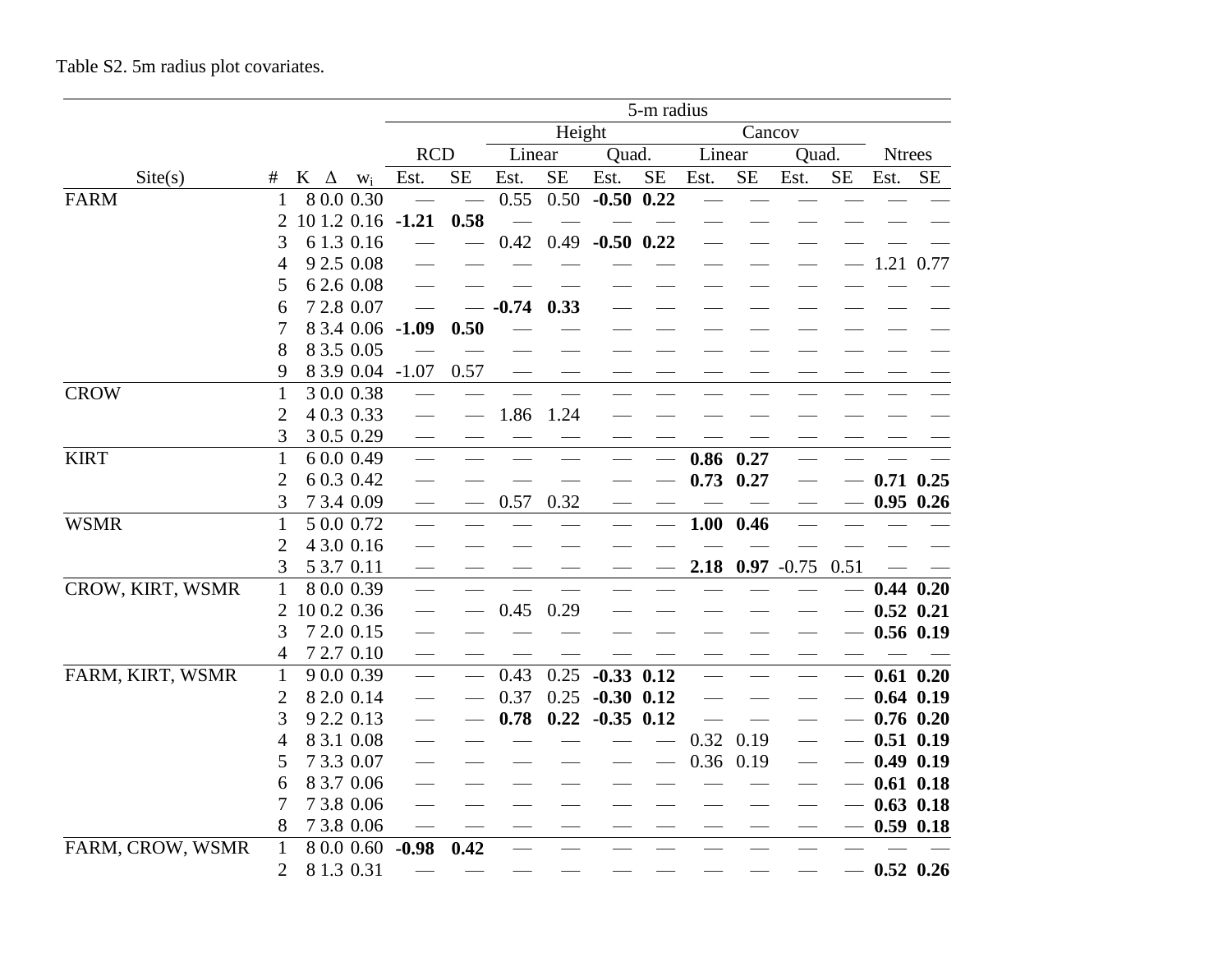|                  | 3 <sup>1</sup> | 7 3.7 0.10    |  |      |             |                                          |                   |  |                   |              |               |
|------------------|----------------|---------------|--|------|-------------|------------------------------------------|-------------------|--|-------------------|--------------|---------------|
| FARM, CROW, KIRT |                | 9 0.0 0.18    |  |      | $0.36$ 0.30 | $-0.34$ 0.12                             |                   |  |                   |              | $-0.85$ 0.26  |
|                  |                | 2 10 0.1 0.18 |  |      | $0.46$ 0.31 | $-0.36$ 0.12                             |                   |  |                   | $-0.76$ 0.26 |               |
|                  | 3              | 9 0.7 0.13    |  | 0.35 | 0.30        | $-0.35$ 0.12                             |                   |  |                   | $0.65$ 0.25  |               |
|                  | 4              | 8 1.6 0.08    |  | 0.21 | 0.29        | $-0.32$ 0.12                             |                   |  |                   |              | $0.75$ 0.24   |
|                  |                | 5 10 1.8 0.08 |  |      |             | $0.82 \quad 0.26 \quad -0.39 \quad 0.12$ |                   |  |                   |              | $0.82$ 0.27   |
|                  | 6              | 8 2.5 0.05    |  |      |             |                                          |                   |  | $\hspace{0.05cm}$ |              | $0.74$ 0.23   |
|                  | 7              | 9 2.9 0.04    |  | 0.23 | 0.29        | $-0.35$ 0.12                             |                   |  |                   |              |               |
|                  | 8              | 9 3.1 0.04    |  |      |             | $0.25$ $0.30$ $-0.36$ $0.12$             |                   |  |                   |              |               |
|                  | 9              | 8 3.1 0.04    |  |      |             |                                          |                   |  |                   |              | $0.80$ 0.23   |
|                  | 10             | 8 3.2 0.04    |  | 0.13 |             |                                          | $0.28$ -0.34 0.12 |  |                   |              |               |
|                  | 11<br>12       | 9 3.5 0.03    |  |      |             | $0.74$ $0.25$ $-0.36$ $0.12$             |                   |  |                   |              | $0.97$ 0.26   |
|                  |                | 8 3.5 0.03    |  |      |             |                                          |                   |  |                   |              | $0.64$ 0.24   |
|                  | 13             | 9 3.6 0.03    |  | 0.87 |             | $0.26 - 0.38 0.12$                       |                   |  |                   |              | $0.87$ $0.26$ |
|                  | 14             | 7 3.9 0.03    |  |      |             |                                          |                   |  |                   |              | $0.75$ 0.23   |
|                  | 15             | 7 3.9 0.03    |  |      |             |                                          |                   |  |                   |              | $0.81$ 0.23   |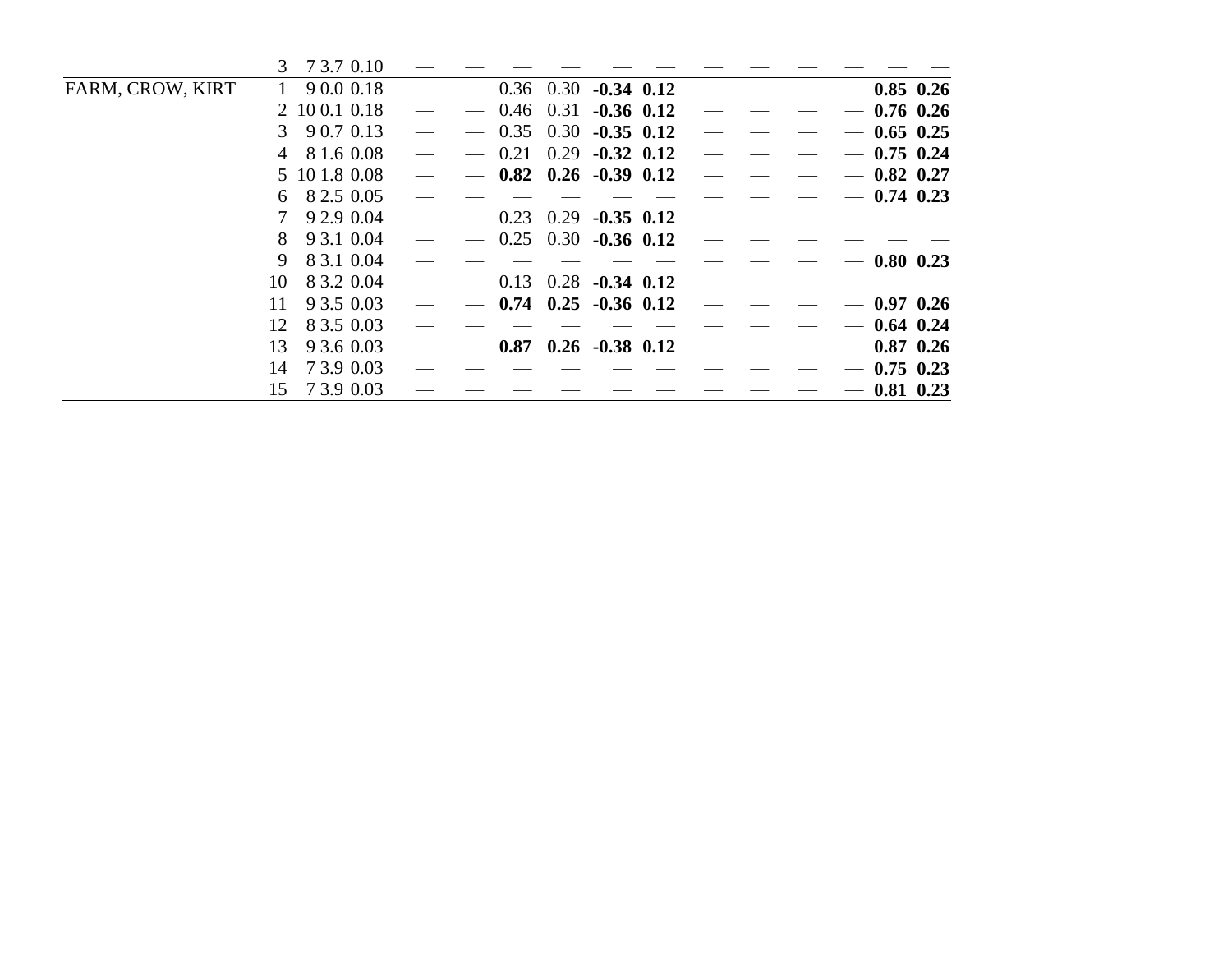|  |  |  |  | Table S3. 11.3 m radius plot covariates. |
|--|--|--|--|------------------------------------------|
|--|--|--|--|------------------------------------------|

|                  |                     |                          |         |            |               | 11-m radius |        |               |                      |          |
|------------------|---------------------|--------------------------|---------|------------|---------------|-------------|--------|---------------|----------------------|----------|
|                  |                     |                          |         | <b>RCD</b> |               |             |        | <b>Ntrees</b> |                      |          |
|                  |                     |                          | Linear  |            | Quad.         |             | Linear |               | Quad.                |          |
| Site(s)          | #                   | $K \Delta$<br>$W_i$      | Est.    | <b>SE</b>  | Est.          | $\rm SE$    | Est.   | SE            | Est.                 | $\rm SE$ |
| <b>FARM</b>      | 1                   | 8 0.0 0.30               |         |            |               |             |        |               |                      |          |
|                  | 2                   | 10 1.2 0.16              | 0.50    |            | $0.58 - 2.16$ | 0.92        |        |               |                      |          |
|                  | 3                   | 61.30.16                 |         |            |               |             |        |               |                      |          |
|                  | $\overline{4}$      | 9 2.5 0.08               | 0.59    |            | $0.64 - 1.81$ | 0.85        |        |               |                      |          |
|                  | 5                   | 6 2.6 0.08               |         |            |               |             |        |               |                      |          |
|                  | 6                   | 7 2.8 0.07               | 0.50    |            | $0.56 - 1.79$ | 0.81        |        |               |                      |          |
|                  | 7                   | 8 3.4 0.06               | 0.49    |            | $0.55 - 2.06$ | 0.88        |        |               |                      |          |
|                  | 8                   | 8 3.5 0.05               |         |            |               |             |        |               | $-2.07$ 1.74 $-2.88$ | 1.66     |
|                  | 9                   | 8 3.9 0.04               | 0.40    |            | $0.54 - 1.68$ | 0.79        |        |               |                      |          |
| <b>CROW</b>      | $\mathbf{1}$        | 3 0.0 0.38               |         |            |               |             |        |               |                      |          |
|                  | $\overline{2}$      | 4 0.3 0.33               |         |            |               |             |        |               |                      |          |
|                  | 3                   | 3 0.5 0.29               |         |            |               |             |        |               |                      |          |
| <b>KIRT</b>      | $\mathbf{1}$        | 6 0.0 0.49               |         |            |               |             |        | $0.77$ $0.27$ |                      |          |
|                  | $\overline{2}$      | 6 0.3 0.42               |         |            |               |             |        |               |                      |          |
|                  | 3                   | 7 3.4 0.09               |         |            |               |             |        |               |                      |          |
| <b>WSMR</b>      | $\mathbf{1}$        | 5 0.0 0.72               |         |            |               |             |        |               |                      |          |
|                  | $\overline{2}$      | 4 3.0 0.16               |         |            |               |             |        |               |                      |          |
|                  | 3                   | 5 3.7 0.11               |         |            |               |             |        |               |                      |          |
| CROW, KIRT, WSMR | 1                   | 8 0.0 0.39               | $-0.49$ | 0.24       |               |             |        |               |                      |          |
|                  | 2                   | 10 0.2 0.36              | $-0.64$ | 0.26       |               |             |        |               |                      |          |
|                  | 3                   | 7 2.0 0.15               |         |            |               |             |        |               |                      |          |
|                  | 4                   | 7 2.7 0.10               | $-0.65$ | 0.23       |               |             |        |               |                      |          |
| FARM, KIRT, WSMR | $\mathbf{1}$        | 9 0.0 0.39               |         |            |               |             |        |               |                      |          |
|                  | $\overline{2}$<br>3 | 8 2.0 0.14               |         |            |               |             |        |               |                      |          |
|                  | $\overline{4}$      | 9 2.2 0.13<br>8 3.1 0.08 |         |            |               |             |        |               |                      |          |
|                  |                     | 7 3.3 0.07               |         |            |               |             |        |               |                      |          |
|                  | 5<br>6              | 8 3.7 0.06               |         |            |               |             |        |               |                      |          |
|                  | 7                   | 7 3.8 0.06               |         |            |               |             |        |               |                      |          |
|                  | $8\,$               | 7 3.8 0.06               |         |            |               |             |        |               |                      |          |
| FARM, CROW, WSMR | $\mathbf{1}$        | 8 0.0 0.60               |         |            |               |             |        |               |                      |          |
|                  | $\overline{2}$      | 8 1.3 0.31               |         |            |               |             |        |               |                      |          |
|                  |                     |                          |         |            |               |             |        |               |                      |          |